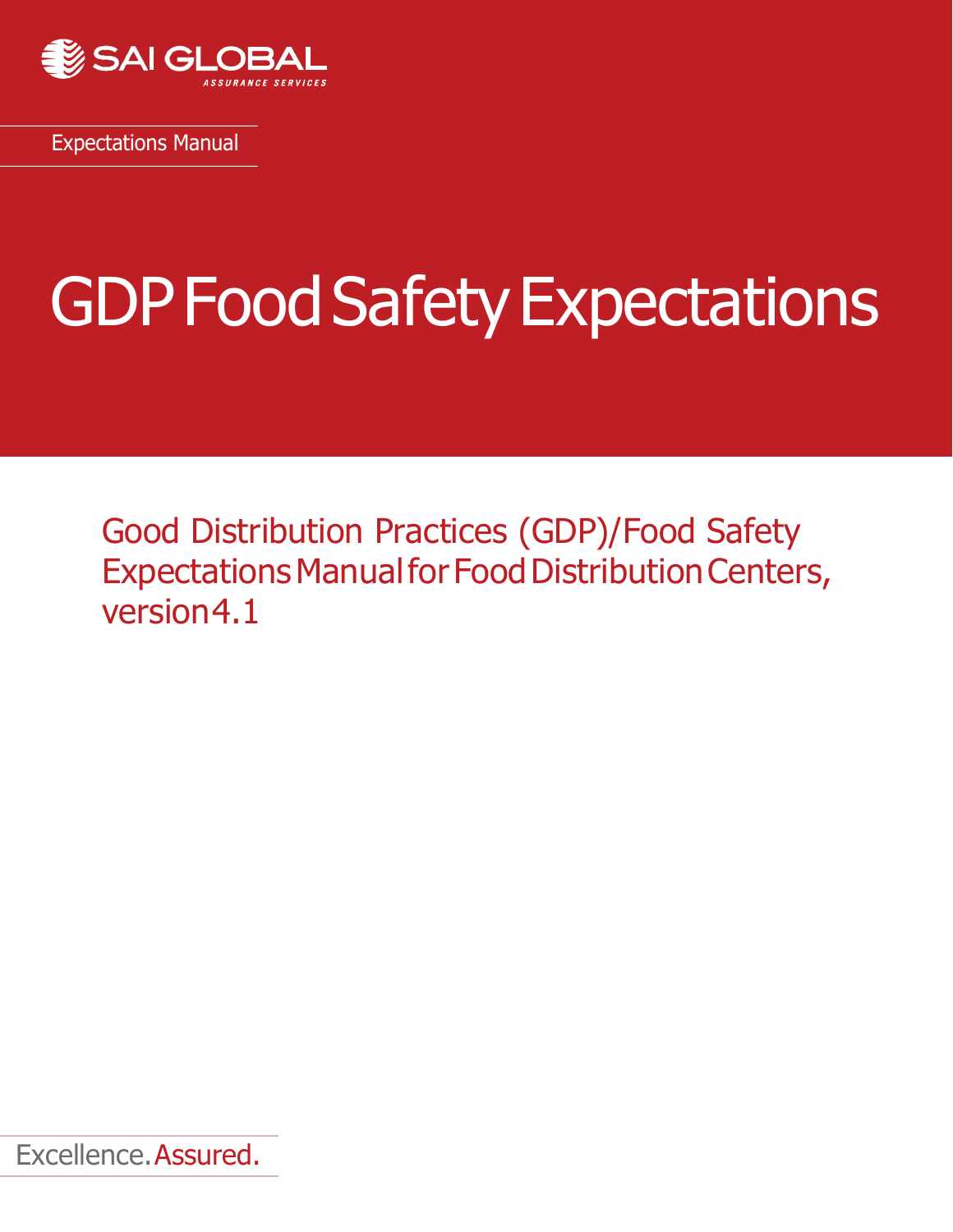

# Good Distribution Practices (GDP)/Food Safety Expectations Manual for Food Distribution Centers, version 4.1

The following requirements outline the management programs and performance criteria expected of a modern food distribution facility to meet the food safety needs expected by the consuming public, the majority of retail and foodservice buyers, and regulatory agencies. The repackaging (if applicable), storage, and delivery of safe, wholesome, and high-quality foods requires a dedicated effort of knowledgeable food professionals, from product sources through the repackaging, distribution, and sale of the food products. While food safety programs are the hallmark of modern food distributors, high quality is the essential ingredient to ensure success with the consumer. Reliable food distribution systems with disciplined and knowledgeable workforce that fully understand both food safety and consistent quality are necessary to compete in today's market.

There have been a number of changes to the GDP expectations manual and audit form from the previous 2017 GDP expectations manual and audit form.

Throughout the audit, changes have been made to incorporate the widespread changes to the requirements for the storage and distribution of safe food, including those prescribed by the Food Safety Modernization Act (FSMA). While this expectations manual and associated audit asks questions related to preventive control requirements under the FSMA Act, successful completion of the audit may not be considered by the FDA as compliance to FSMA.

The criteria contained within this document are considered essential to meeting these goals on a consistent basis. Of course, the bar is continually being raised as leading companies, not just big companies, work to improve their level of performance to provide reliably safe and highquality products. Demonstrating consistent achievement of these criteria is the expectation of SAI Global Limited (SAI Global).

This criteria document describes the content of SAI Global's GDP for Distribution Centers/Food Safety Audit. This audit evaluates the adequacy of documentation, compliance to documented procedures, effectiveness of these procedures to control the process within defined limits, and the ability to implement corrective and preventive action plans.

Specifically, this audit evaluates:

- Compliance to United States (U.S.) and/or local regulatory standards
- Compliance to regulations imposed by foreign governments for product exportation, where applicable
- Adherence to specific client and/or internal specifications
- Adherence to specific and/or internal policies and procedures
- The ability to successfully execute a product recall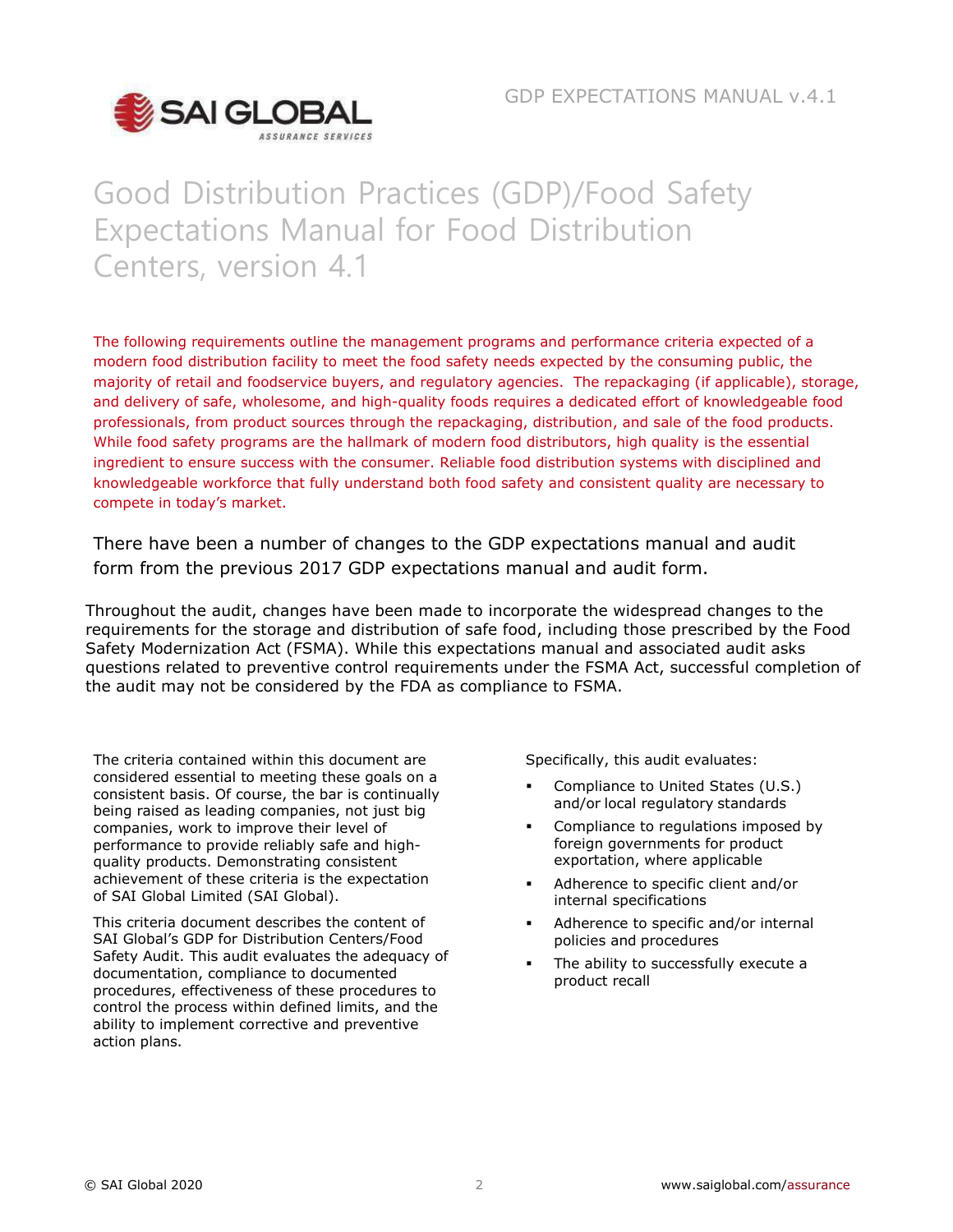

All information obtained by SAI Global prior to, during, or after the audit will be treated as confidential between SAI Global and the client. Except as required by law, SAI Global will not release any information or report of the audit to a third party without written authorization by the client.

This manual clarifies many audit criteria and expectations that help to ensure product safety and quality.

This manual is generic for all types of food distribution establishments. Some criteria may not be applicable to all facilities. It is the judgment of the auditor or responsibility of the distributor to justify that a specific criteria is not applicable. Likewise, some criteria may be added based on shifting regulatory requirements, specific client requirements, or the ever-changing food safety environment. The criteria are designed for wholesale product and produce distribution.

Distributors located outside the U.S. shall meet SAI Global's expectations, local regulatory requirements, and regulatory requirements for all countries to which products are exported. Specific customer requirements or expectations not captured within this document may be included within an audit addendum, completed in conjunction with the SAI Global audit as applicable.

The stated criteria and expectations are based on:

- Food, Drug and Cosmetic Act (21 CFR) and appropriate amendments
- Food Safety Modernization Act, 2011
- Food Code,2009 edition (U.S. Food and Drug Administration [FDA]/U.S. Public Health Service [USPHS])
- Canadian Food Inspection Act (Canadian Food Inspection Agency [CFIA]) Safe Foods for Canadians Act
- Federal Meat Inspection Act (9 CFR) and amendments
- Poultry Products Inspection Act (9 CFR) and amendments
- **Egg and Egg Products Inspection Act** (EPIA) and amendments
- Seafood-US FDA Seafood HACCP (21 CFR Regulation 123)
- Molluscan Shellfish-National Shellfish Sanitation Program (NSSP) Model Ordinance for Molluscan Shellfish
- U.S. Bioterrorism Act of 2002
- Food Safety Modernization Act (FSMA)
- Sanitary Transportation Act.
- Specific client requirements and/or specifications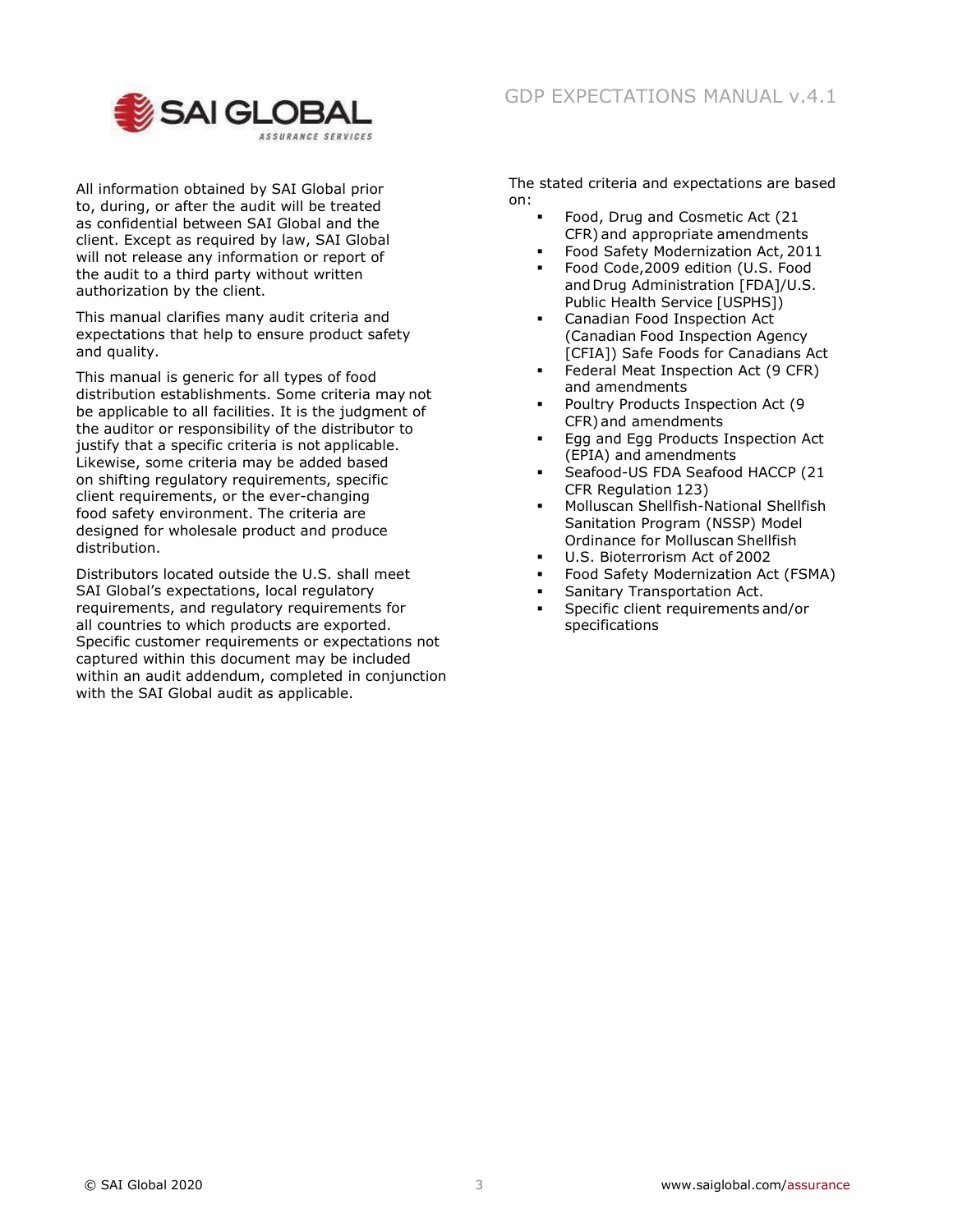

# **TABLE OF CONTENTS**

# **Section** Page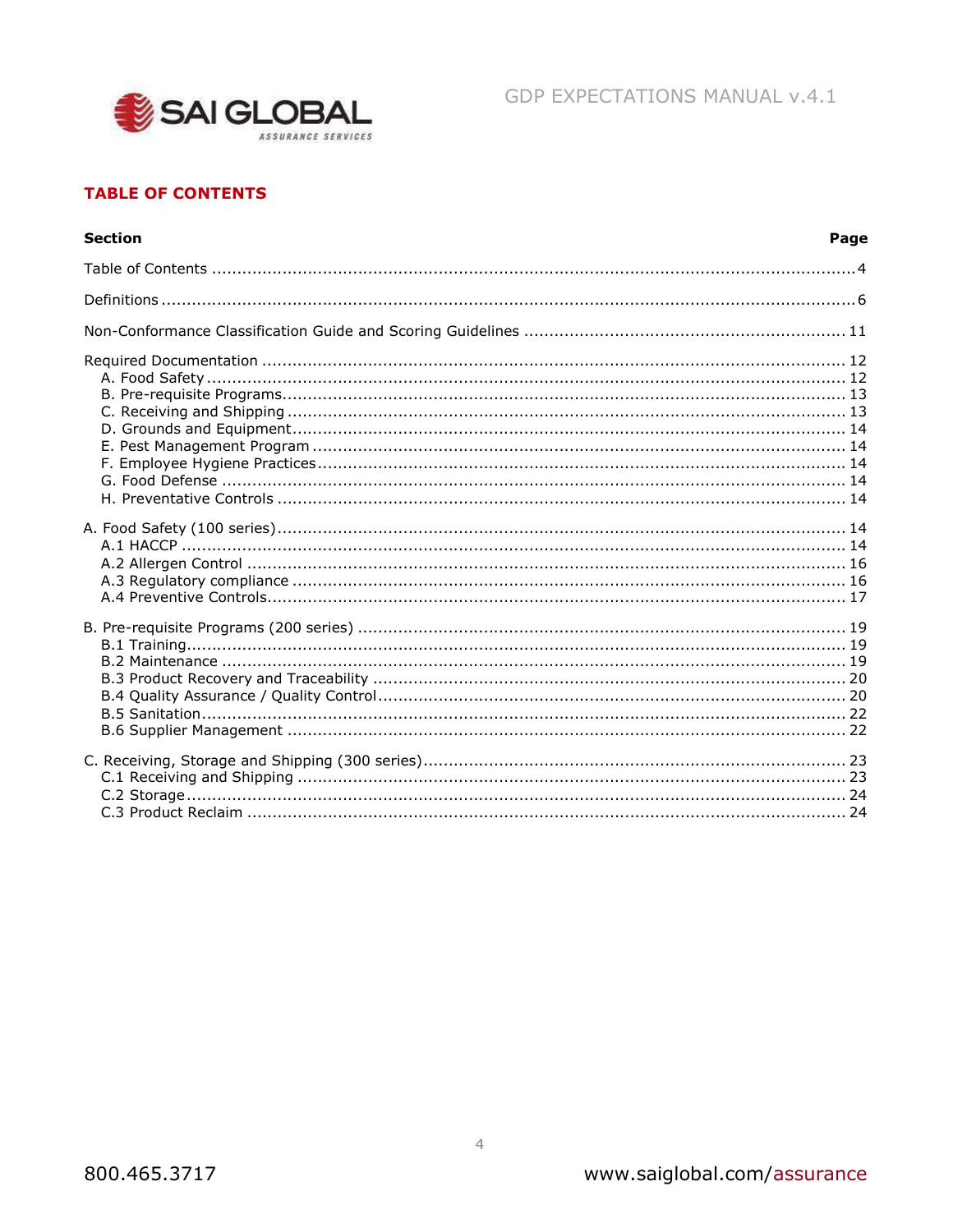

# GDP EXPECTATIONS MANUAL v.4.1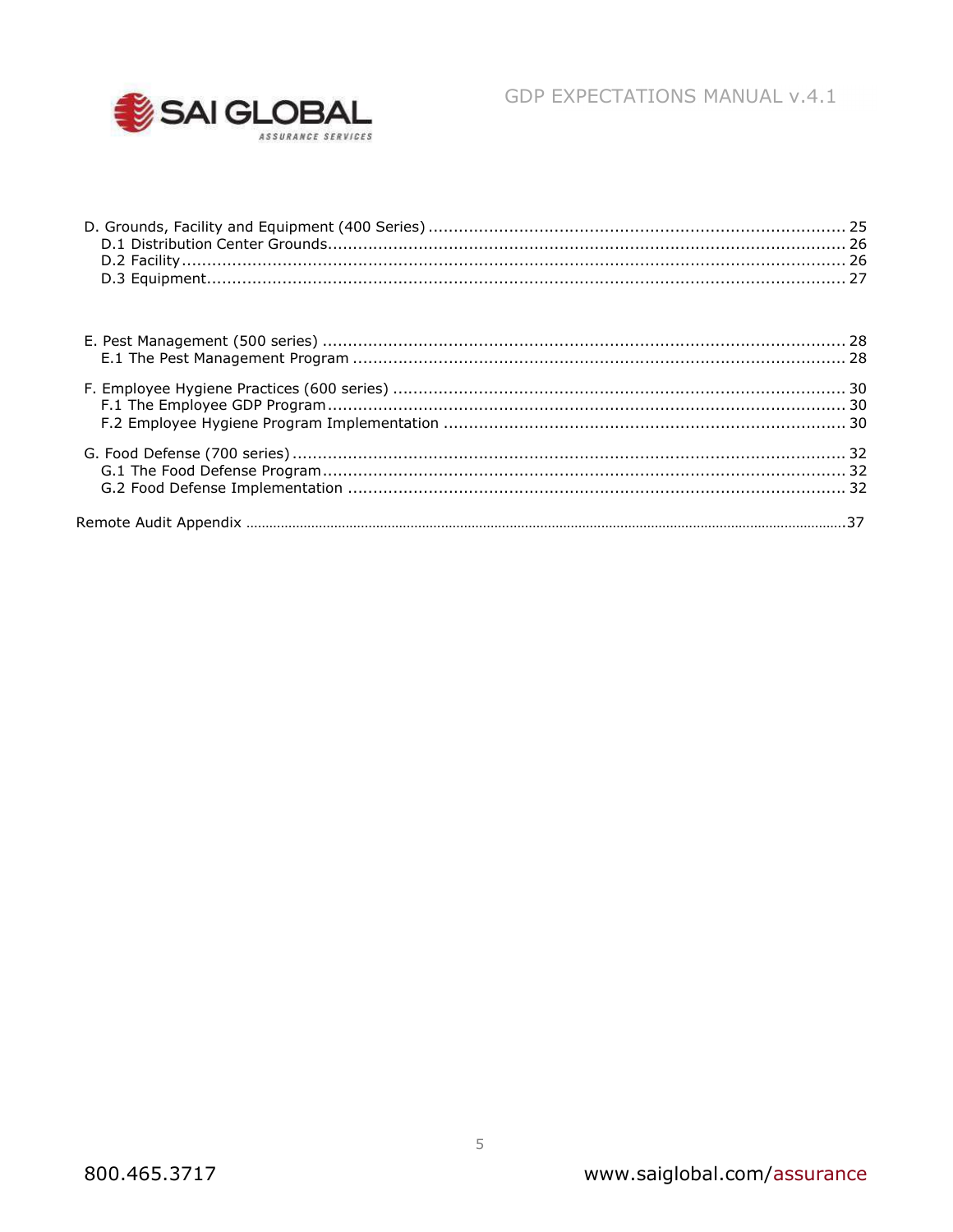

#### DEFINITIONS

#### Acceptable Laboratory

A laboratory that is able to calibrate its performance standards. This shall be accomplished by performing crosscheck sample analysis with an accredited lab (accreditation shall be achieved through a national accreditation service, e.g., ISO 17025) on a quarterly basis.

#### **Allergen**

Food compounds that can cause an allergic or food intolerance response in sensitive individuals. Food allergens elicit serious adverse reactions in some individuals. Allergic individuals can tolerate very little of the offending food. Allergens of regulatory significance in the U.S. include peanuts, tree nuts, eggs and egg products, milk and milk products, soy and soy products, wheat and wheat products, fish, and shellfish (i.e., crustacean). In Canada, oysters, clams and mussels, sulfites over 10ppm, sesame seeds and mustard are also considered allergens. The distribution center shall identify all allergens present in the facility and shall have a written program that will prevent cross-contamination of undeclared allergens (see Sensitive Ingredients).

#### Calibration of Inspection, Measuring and Test Equipment

The facility shall establish and maintain documented procedures to control, calibrate and maintain inspection, measuring, and test equipment (including test software) used by the facility to demonstrate the conformance of product to specified requirements. Inspection, measuring, and test equipment shall be used in a manner to ensure that the measurement uncertainty is known and is consistent with the required measurement capability. Calibration against an accepted industry standard or certified standard shall be conducted at a frequency sufficient to confirm acceptability based on manufacturers' recommendations.

#### Carrier

A carrier is the person who owns, leases, or is ultimately responsible for the food transport vehicle and its driver.

#### Certified Laboratory

A laboratory that has met specific certification standards as defined by a laboratory accreditation body to the standard of ISO 17025 (see Acceptable Laboratory).

#### Client

The manufacturing, distribution or production facility in which the audit will be conducted and whose systems and programs are evaluated. This is generally the entity responsible for payment of the audit service.

#### **Correction**

Actions, adjustments, or modifications taken by the client during the audit as a result of an audit finding by the auditor. This correction is generally in response to a finding of a non-conformance, but can be taken at the finding of an opportunity for improvement as well. These actions, when observed by the auditor, will be included within the audit report.

#### Corrective Action

Corrective action shall be documented for any negative finding reported on a regulatory review, internal assessment, customer complaint or third- party audit finding. The procedures for corrective action shall include:

- Investigation of the cause of the negative finding or complaint. It is important that the root cause of the issue is identified so that adequate improvements can be identified and implemented. Some examples of causes may be lack of training, equipment failure, failure to follow procedure, etc.
- Determination of the corrective action needed to eliminate the cause of non-conformities and the prevention of its reoccurrence.
- Application of controls to ensure that corrective action is taken and that the corrective action is effective to prevent reoccurrence of similar problems.
- Determination of appropriate disposition of non-conforming or affected product.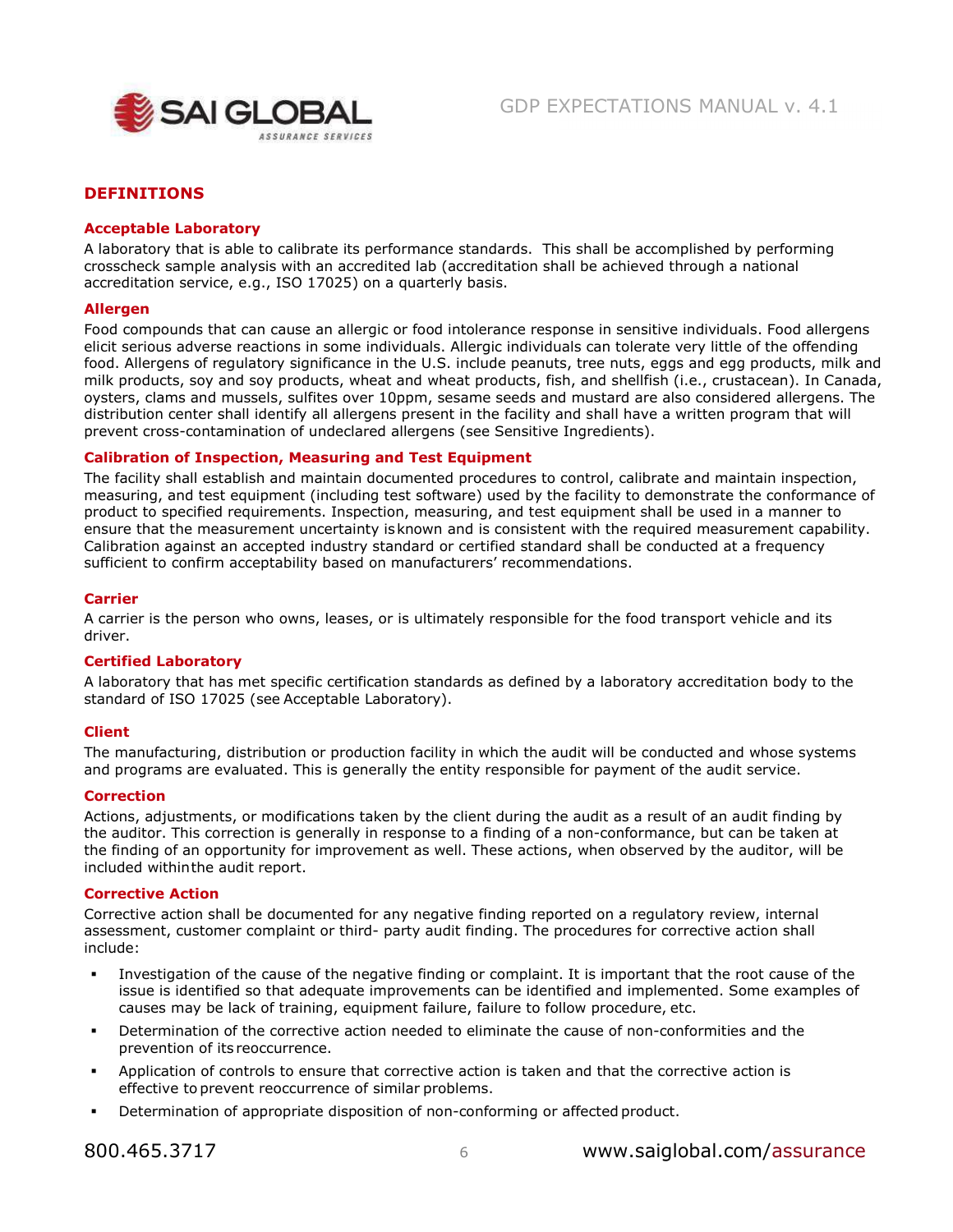

GDP EXPECTATIONS MANUAL v. 4.1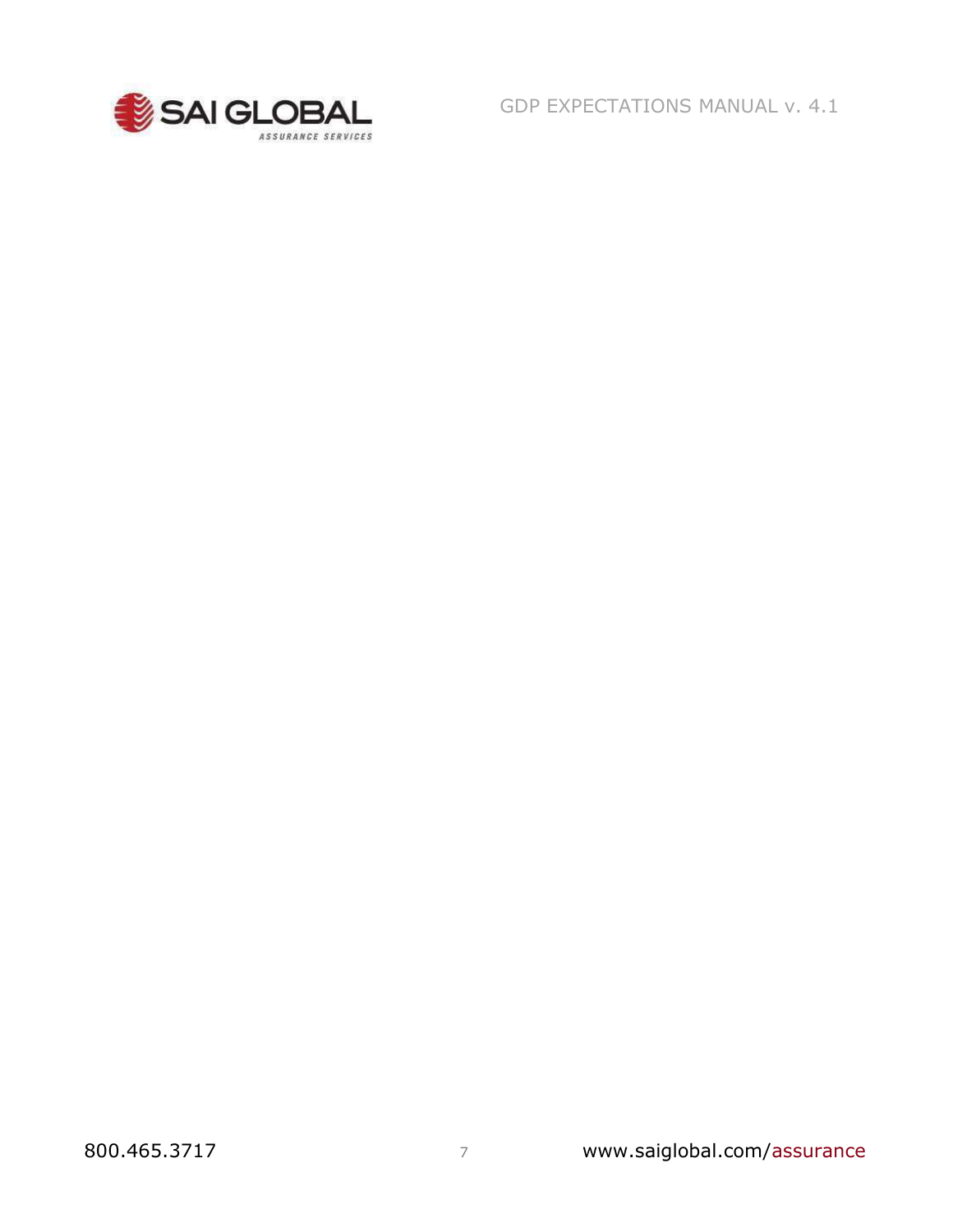

#### Cross Contact

٠

The actual or potential contamination of non- allergen-containing product or ingredients with allergencontaining product or ingredients. Cross contact can also occur with the contamination of non-like allergens as well, such as peanut contamination of a milk-based product.

#### Cross Contamination

The actual or potential contamination of a product or ingredient that has undergone an intervention step (e.g., cooking or washing) to reduce the microbiological level of the product or ingredient with a raw product or ingredient that has not undergone the intervention step. The presence of foreign material or non-potable water in finished or Ready-To-Eat (RTE) product.

#### Customer

The retail, food service, distribution or manufacturing buyer that is a user of the information obtained during the audit for the purpose of supply chain management. Generally, the customer is not the responsible party for payment of the audit, thus the customer must be given access to the audit information by the authorization of the client.

#### Document and Data Control

The system for the management, development, revision, correction and storage of all documents, programs, specifications, procedures, forms and records that are used by the facility to manage its food safety and quality management systems.

This system would include an identification system, an approval system and accessibility requirements for records. This system may be electronically managed or completed manually.

#### Food Code

Reference guide published by U.S. Dept. of Health and Human Services, Public Health Service and Food and Drug Administration, 2017 (http://www.fda.gov/Food/FoodSafety/RetailFoodProtection/FoodCode/FoodCode2017/).

#### Food Safety Plan.

Food Safety Modernization Act (FSMA) requires food distributors to have a Food Safety Plan when handling temperature sensitive products and Produce.

Good Manufacturing Practices (GMPs) Guidelines as cited in Code of Federal Regulation 21, Part 117 https://www.fda.gov/media/94731/download

#### Hazard Analysis Critical Control Point (HACCP) Definitions

Applies only to Meat and Poultry Products, Seafood products, Juice Products and Low Acid Canned Foods. For all other products FDA requires a Food Safety Plan. DCs handling only shelf stable fully enclosed products are exempt from requiring a FSP.

CCP Decision Tree - A sequence of questions to assist in determining whether a control point is a Critical Control Point (CCP).

**Control** - (a) To manage the conditions of an operation to maintain compliance with established criteria. (b) The process that states where correct procedures are being followed and criteria are being met.

Control Measure - Any action or activity that can be used to prevent, eliminate or reduce a significant hazard.

Control Point - Any step in the process at which biological, chemical or physical hazard can be controlled, reduced or eliminated.

Corrective Action - Documented procedures followed when a process or product deviation occurs.

**Criterion** - A requirement on which a judgment or decision can be based.

**Critical Control Point** - A step at which control can be applied and is essential to prevent or eliminate a food safety hazard likely to occur or reduce it to an acceptable level.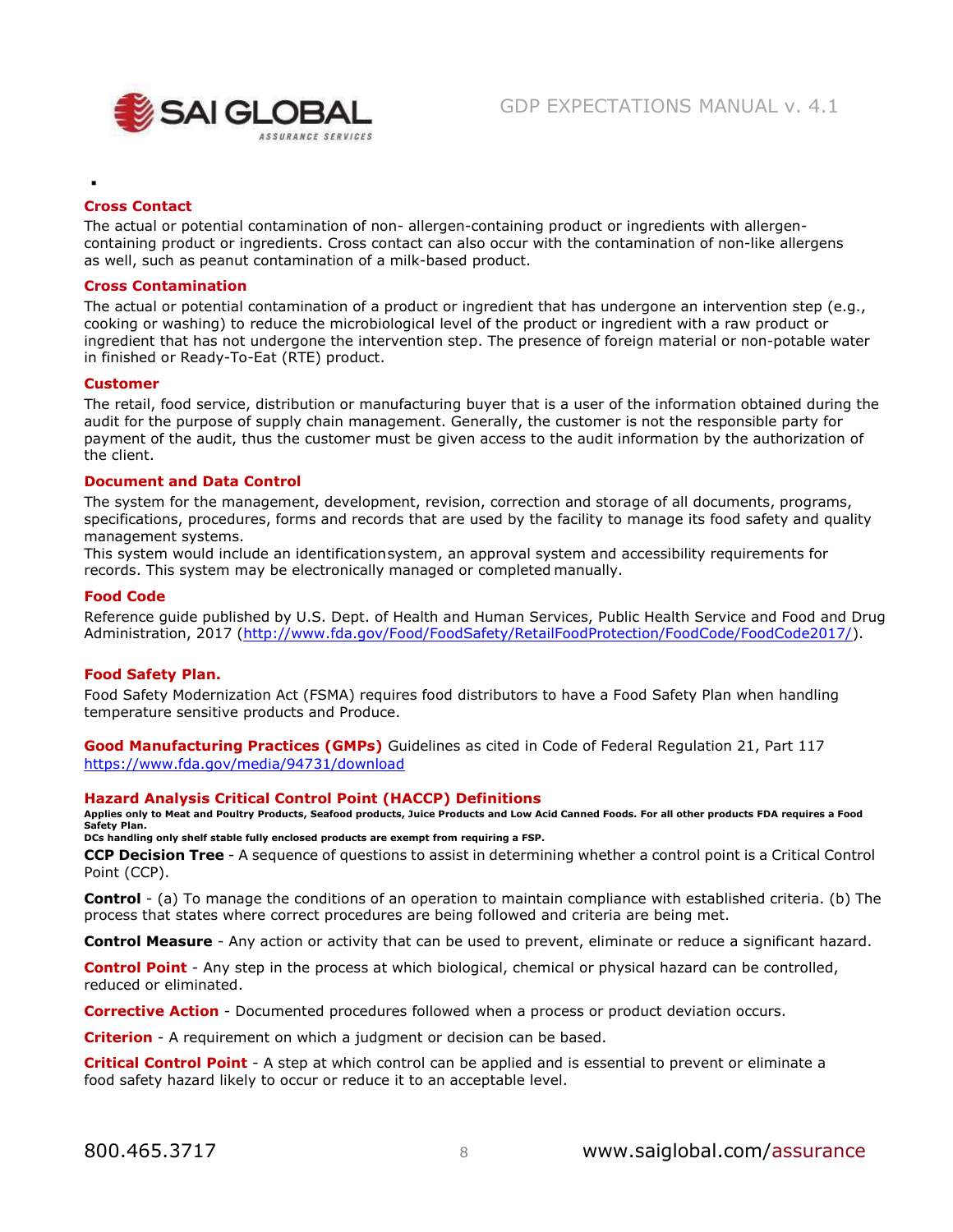

**Critical Limit** - A maximum and/or minimum value to which a biological, chemical or physical parameter shall be controlled at a CCP to prevent, eliminate or reduce to an acceptable level the occurrence of a food safety hazard reasonably likely to occur.

Deviation - Failure to meet a critical limit.

HACCP - Hazard Analysis Critical Control Point. A systematic approach to the identification, evaluation and control of food safety hazards reasonably likely to occurs.

**HACCP Plan** - The written document that is based upon the principles of HACCP and that delineates the procedures to be followed.

**HACCP System** - The result of the implementation of the HACCP plan.

**HACCP Team** - The group of people representing the DC management, technical and food safety experts, manufacturing, maintenance, engineering and others who are responsible for developing, implementing and maintaining the HACCP system.

Hazard - A biological, chemical or physical agent that is reasonably likely to cause illness or injury in the absence of its control.

Hazard Analysis - The process of collecting and evaluating information on hazards associated with the food under consideration to decide which are significant and shall be addressed in the HACCP plan.

Monitor - To conduct a planned sequence of observations or measurements to assess whether a CCP is under control and to produce an accurate record for future use in verification.

**Pre-requisite Programs** - All procedures used in the facility that address operational conditions providing the foundation for the HACCP/FSP system.

Severity - The seriousness of the effect(s) of a hazard.

Step - A point, procedure, operation or stage in the food system from primary production to final consumption.

Validation - That element of verification focused on collecting and evaluating scientific and technical information to determine if the HACCP/FSP plan, when properly implemented, will effectively control the hazards that are reasonably likely to occur.

**Verification** – The application of methods, procedures, tests and audits, in addition to monitoring, to determine compliance with the HACCP plan.

#### High Risk Vendor

One who is actively supplying product of increased foodborne illness risk to the end consumer. Broad categories include: RTE items, cheese, cooked or fermented meats, leafy greens and ground beef.

#### Hold

Product that has been identified as non-conforming or awaiting disposition and has been placed in a do not use status.

#### Internal Good Distribution Practices (GDP) Audits

An effort to evaluate the performance of a facility in regards to good distribution practices and other established company protocols by internal staff. These audits assess internal and external facilities and the results are utilized to drive continuous improvement.

#### Mock Recall

An evaluation of the company's product recall system that tests the effectiveness of the identification of affected product and the communication tools with key stakeholders.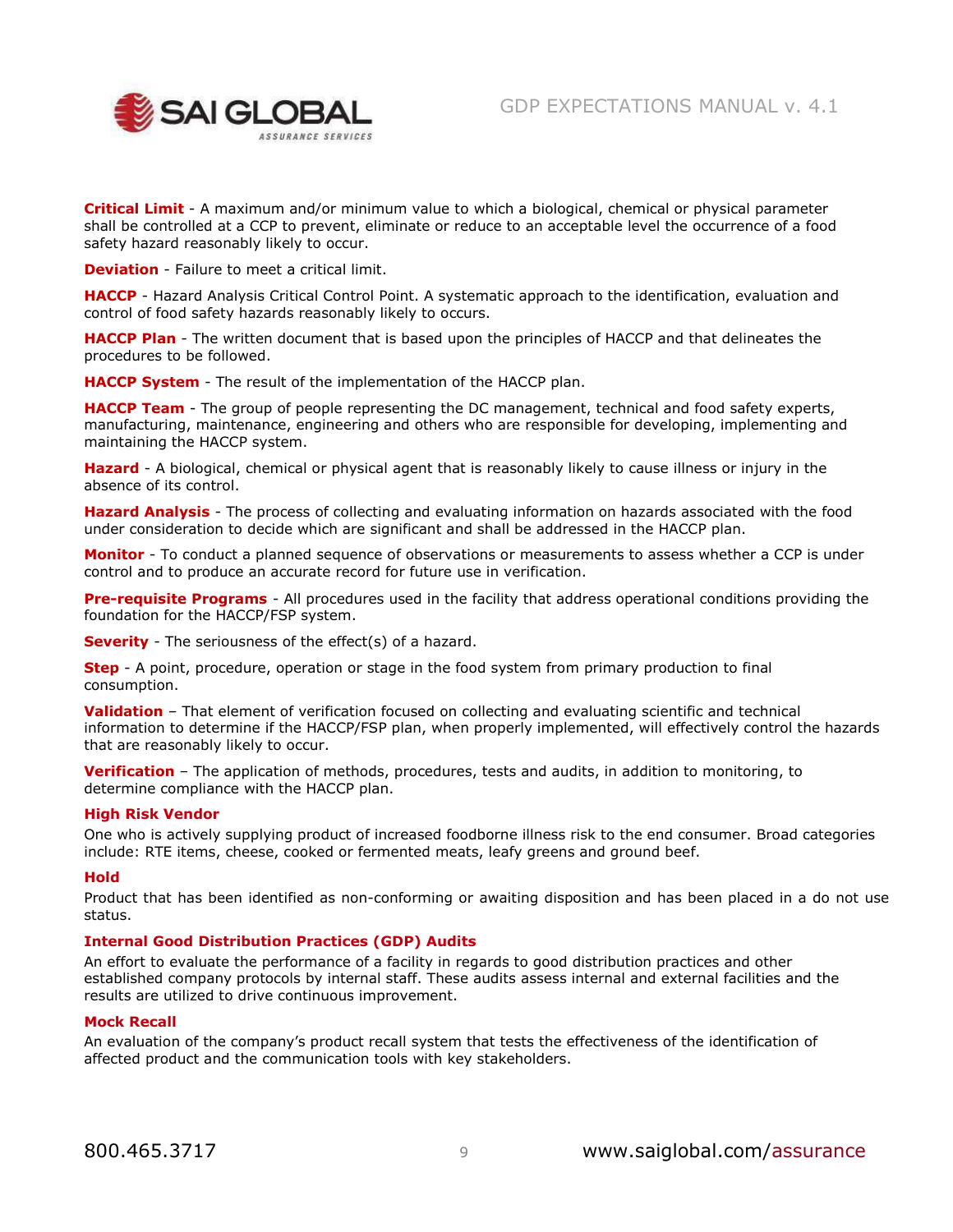

#### Pre-Requisite Programs

Supplemental programs to the HACCP/Food Safety Plan, required for the total food safety management by the facility of its product and distribution. Examples include pest management, training, maintenance, allergen management, food defense, etc. Further examples are described later in this manual.

#### Preventive Maintenance

A series of routines, procedures and steps taken in order to identify and resolve potential problems before they happen.

#### Primary Packaging

The packaging material that comes into direct contact with the food product.

#### Process Capability

The ability of a process to distribute a defect- free product (within specification 100% of the time) or service in a controlled manner of production or service environment.

#### Process Control

The features or mechanisms that control the execution of a process. These control mechanisms ensure a process is conducted to maximum cost effectiveness through effective set-ups and ongoing measures.

#### Processing

If the character, or nature of the product is changed this will be considered processing and will be judged under Good Manufacturing Practices (GMPs). Examples include cutting, dicing, slicing, washing, rinsing, cooking and cooling.

Ripening of fruit is not considered processing.

#### Product Traceability

The linking of all identified raw materials, primary packaging, inbound product, repacked and recouped product, rework and selected outbound product through a coding, identification or tracking system from the first level of supplier for inbound product to the first customer product distributed for outbound product.

#### Product Withdrawal

An activity that recovers all shipped suspect product that has only reached distribution (first customer) and has not yet entered the retail market.

#### Program

Documented policies, procedures, tasks or activities that describe specific functions within the facility.

#### Receiver

The receiver is the person who receives product at its final destination.

#### Recoup

The reclaiming of product and subsequent review to determine the usability of that product. This could be included as returns, rework, or salvage.

#### Repack

Moving a unit of unexposed product from one outer case to another outer case that requires labeling linked to the original product lot code.

#### Repackaging.

Working with an exposed product where caution must be taken to avoid contamination of the products.

#### Risk

The likelihood that a food safety hazard will happen.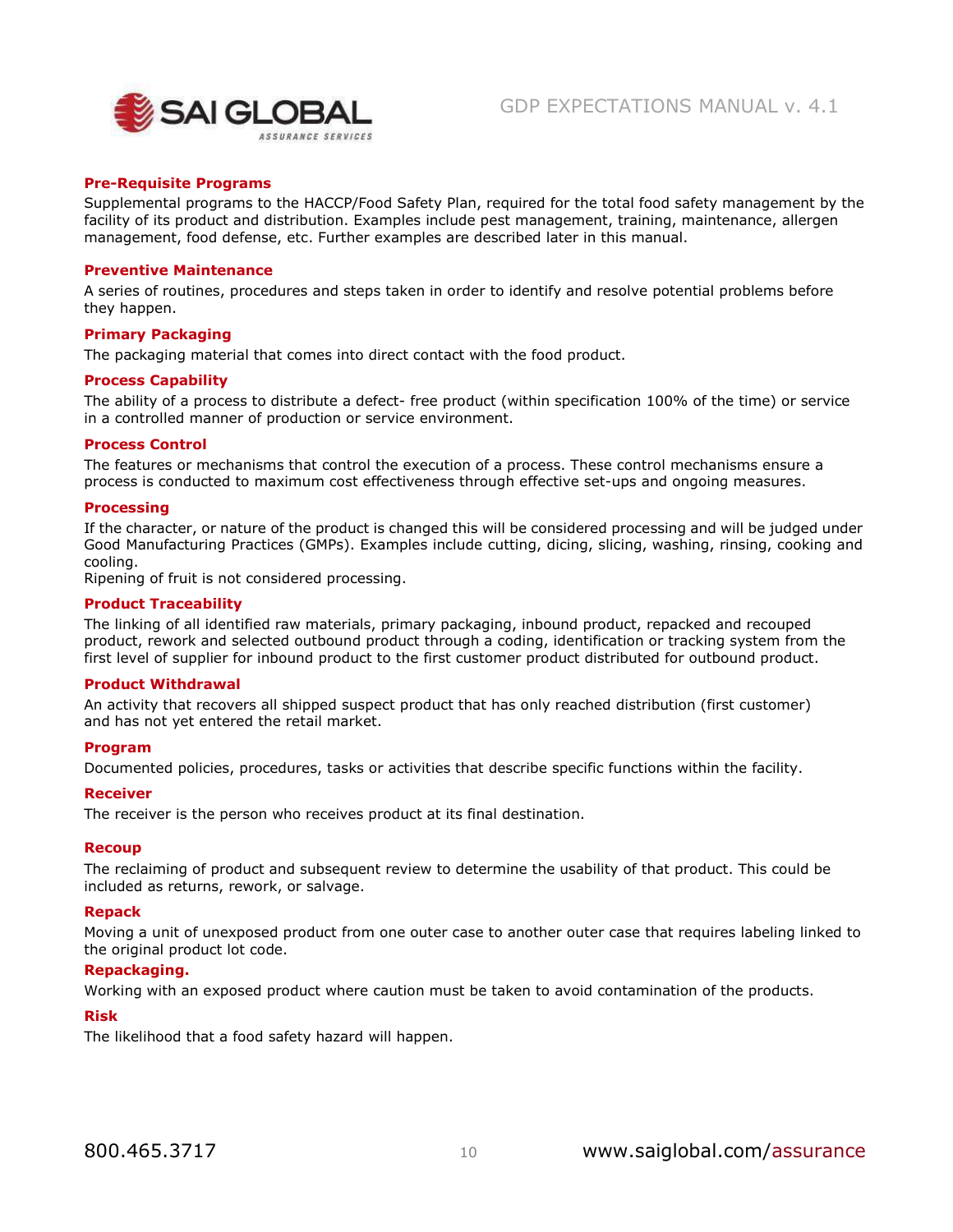

#### Sensitive Ingredients

Food intolerances affecting a limited number of individuals that do not involve immunologic mechanisms (e.g., sulfites, MSG, FDC Yellow #5 and #6).

For the most part, sensitive ingredients involve less severe manifestation and sensitive individuals can tolerate limited quantities of the offending food (see Allergens).

#### Shipper

The shipper is the person who initiates the shipment of food.

#### Standard Operating Procedure (SOP)

A series of signed, detailed documents that specifically define how an individual job function or activity will be performed.

#### Transport Vehicle

Any vehicle that is used to carry food products from one area of the distribution facility to an off- site location or customer. The off-site location may be under the control of the food production or distribution facility.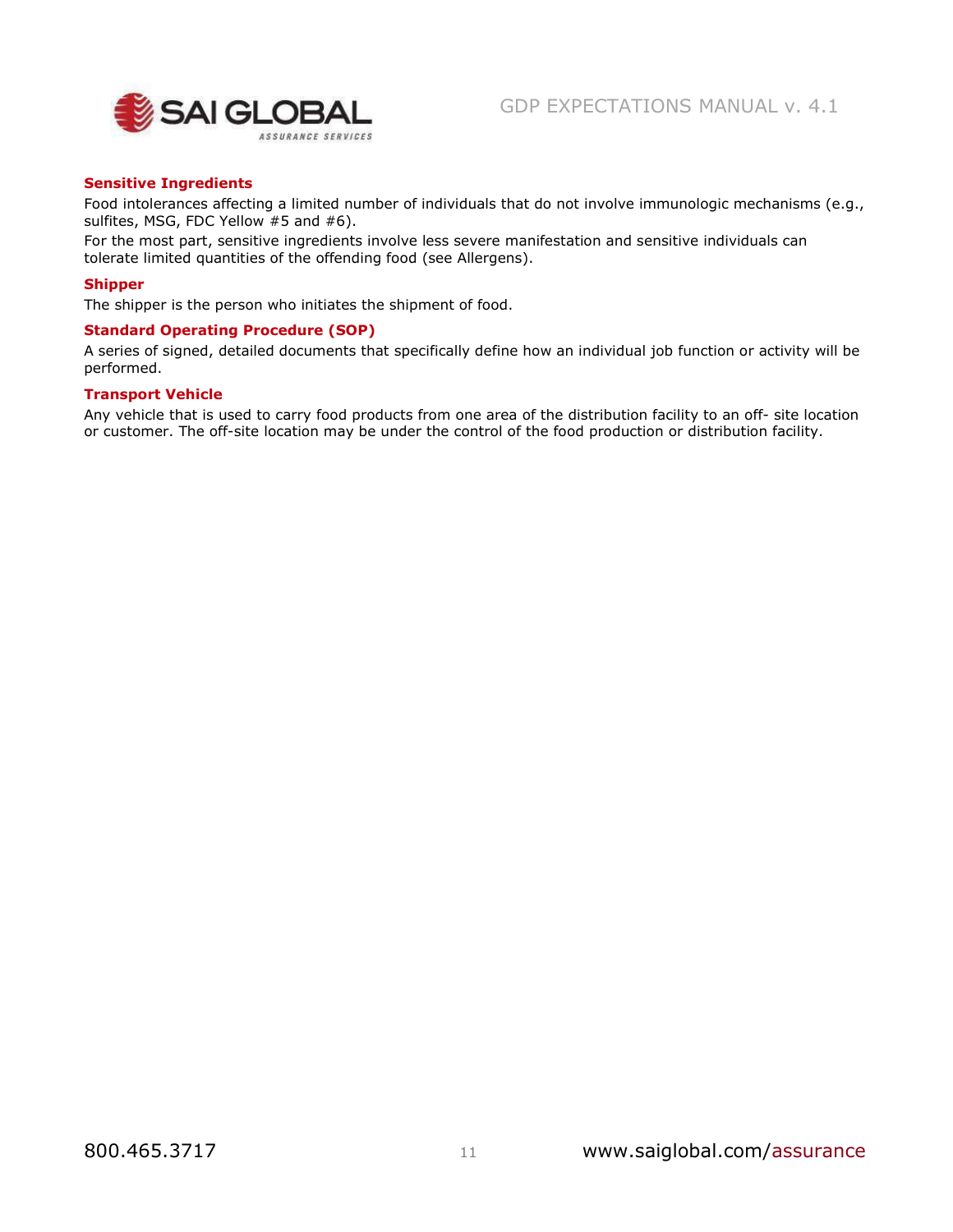



# NON-CONFORMANCE CLASSIFICATION GUIDE AND SCORING GUIDELINES

| <b>Rating Criteria</b>                                                                                                                                                                                                                                                     | <b>Points</b>                                                                    |
|----------------------------------------------------------------------------------------------------------------------------------------------------------------------------------------------------------------------------------------------------------------------------|----------------------------------------------------------------------------------|
| All bold items listed in questions are considered <b>Critical</b> if found and would<br>constitute an automatic failure.                                                                                                                                                   | 50 points lost in the<br>question; automatic<br>failure of the audit             |
| <b>Major non-conformance</b> would result in a systemic failure of the question: no<br>program in place, employees unaware of non-compliance, more than 3<br>observations of the audit violation, or the potential for a food safety incident<br>based on the observation. | All points lost in the<br>question                                               |
| <b>Minor non-conformance</b> would be an isolated occurrence of the observation<br>(1 or 2 instances), elements missing from records or programs, some<br>inconsistency with document vs. actual practice.                                                                 | Half of points lost for<br>the question                                          |
| <b>Compliant</b> would be facility fully meets the established SAI Global criteria,<br>facility is able to demonstrate full implementation of the criteria, employees are<br>aware and in compliance.                                                                      | 0 points deducted per<br>question                                                |
| Not Applicable (N/A) would be used by the auditor for any question the auditor<br>determines is not applicable for the facility being audited.                                                                                                                             | Points from question<br>removed from total<br>audit score, no points<br>deducted |

Automatic ratings are linked to a score. The SAI audit rating system is as follows:

97.0-100 Superior

93.0-96.99 Excellent

87.0-92.99 Compliant

≤86.99 Fail

Critical issues that require a rating of FAIL on the audit include:

- Actual adulteration of the stored ingredients, materials, food contact packaging, and product from any cause (e.g., rodents, insects, dripping condensate, dripping oil).
- Failure to have a HACCP program, including a Food Safety Plan (FSP), as applicable.
- Failure to have documented allergen program (repackaging areas only).
- Lack of policy to prevent cross contact that includes segregation during storage.
- Failure to have a documented product recovery program.
- Employees observed not following documented hygiene program causing direct contamination of product (repackaging areas only).
- Observation of significant evidence of pest activity on the interior of the facility.
- A numerical grade of 86.99% or less.

The rating will automatically print next to the score on the final audit report and the auditor is not required to do anything to cause this to happen.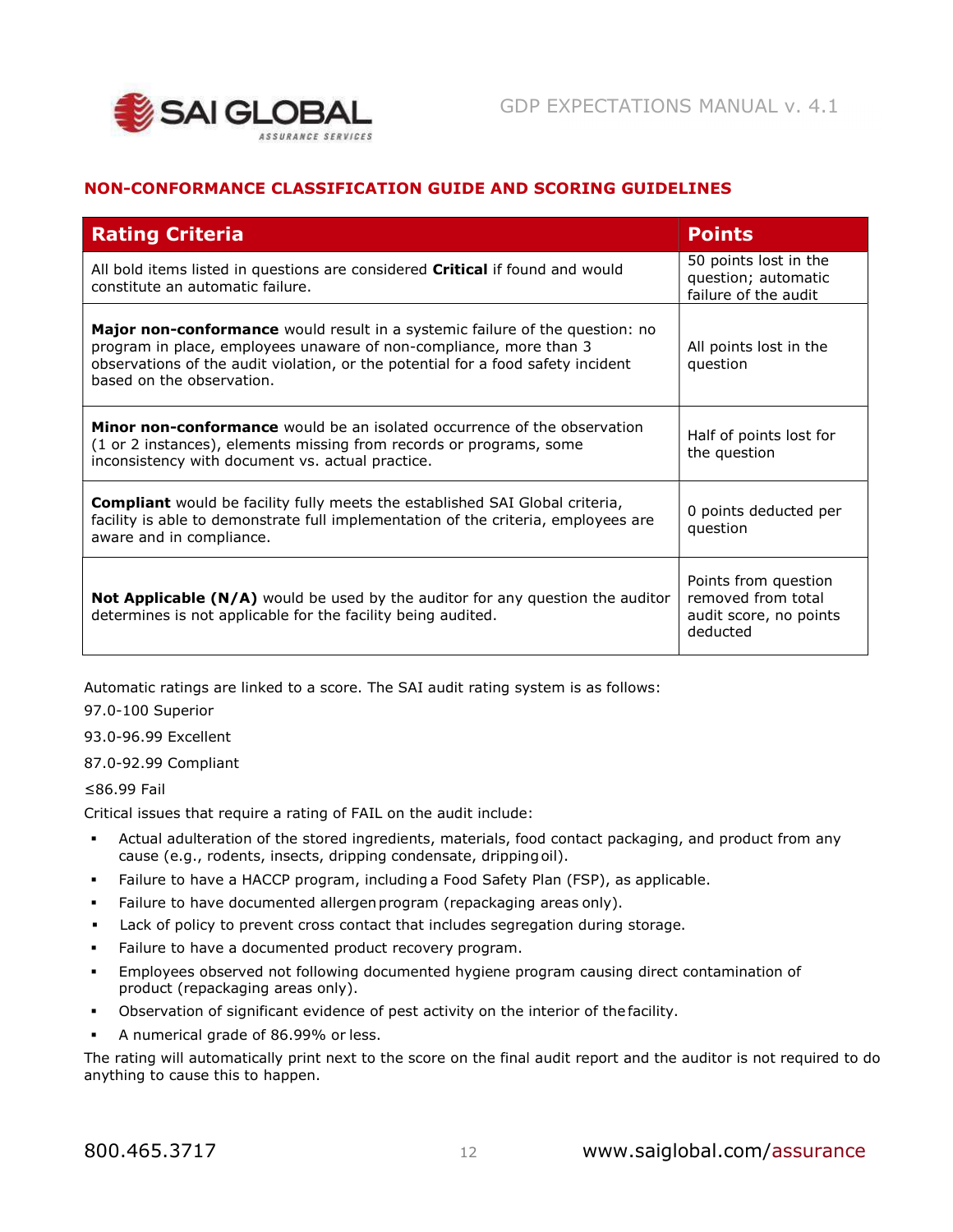Note: This score and rating may be independent to any addendum or requirements of customers requiring an



GDP EXPECTATIONS MANUAL v. 4.1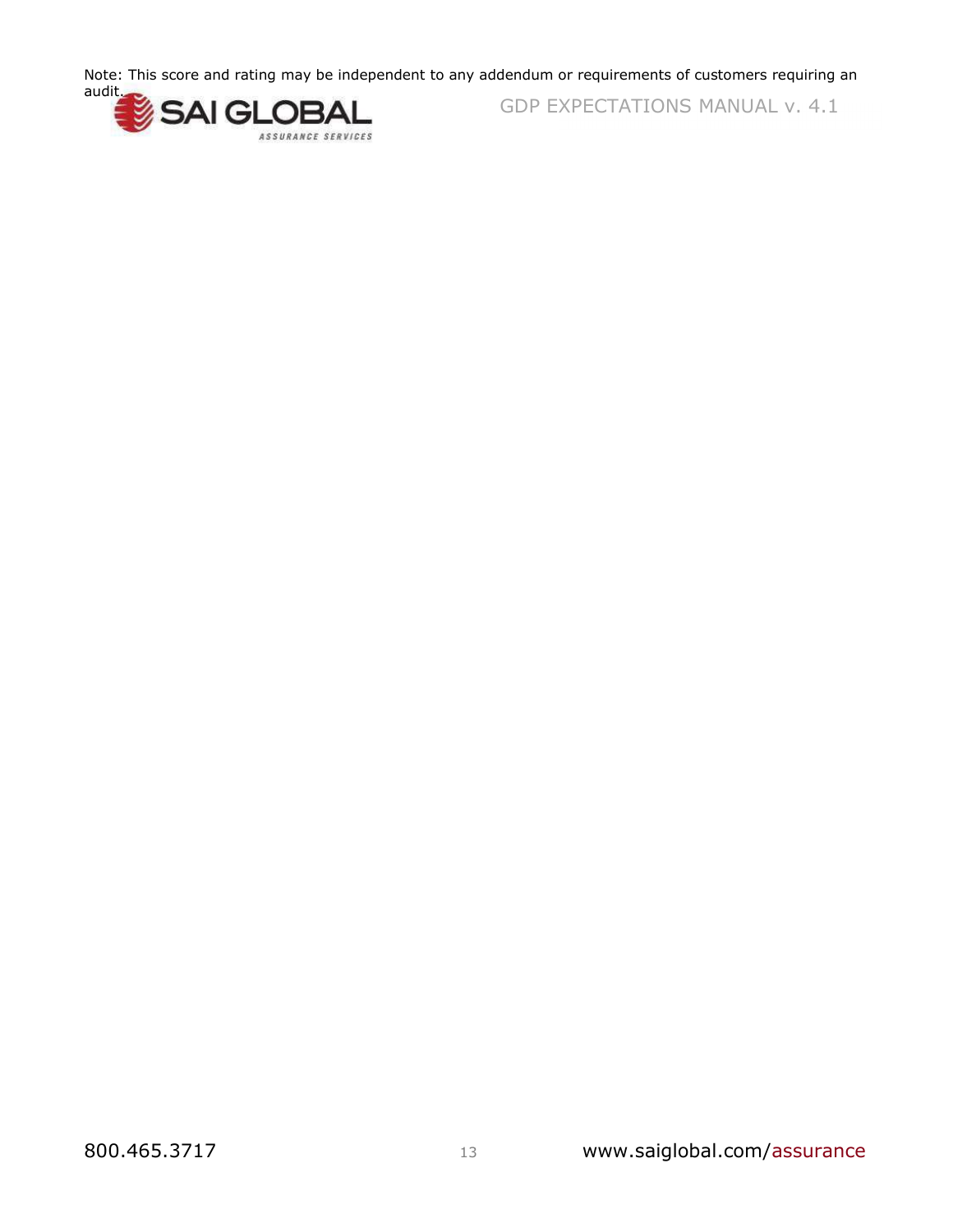

# REQUIRED DOCUMENTATION

A number of critical documents will be reviewed during the audit process that will assist in evaluating HACCP/Food Safety Plan, Sanitation, GDP, and Management system compliance. The auditor will randomly select records supporting the implementation and maintenance of each program over a period of six months or, in the case of a re-audit, back to the previous audit. In addition, the implementation of each program may also be verified via interview of employees (where and when applicable). To facilitate a smooth, organized audit, SAI Global requests that the following documents and records be readily available at the beginning of the audit (note: the bolded documents are required for re-pack facilities only).

#### A. FOOD SAFETY

- Instrument calibration procedures and records.
- Validated HACCP/Food Safety plan and worksheets; hazard analysis must address how identified hazards are to be prevented or inhibited from growth

NOTE: HACCP/FSP must include the following:

- Identification of HACCP/Food Safety team
- Description of the food and its distribution
- Description of customer and intended use
- Documented detailed hazard analysis based on hazardous conditions for all products
- Documented detailed hazard analysis showing consideration of likelihood of hazardous condition occurrence and severity if it did occur to determine where controls are required.
- Detailed flow chart, showing receiving, storage and shipping and where applicable repackaging of exposed products.
- Document identifying where food safety hazardous conditions are reasonably likely to occur (Temperature abuse, raw over ready to eat, allergens over non-allergens, exposed products, i.e. produce and repackaging).
- Documents showing compliance to HACCP/Food Safety Plan
	- Monitoring records of Critical Control Points (CCPs/PPCs).
	- Deviation records and corrective action plans.
- Policy and compliance procedure for the allergen program, including all storage requirements demonstrating compliance.
- Label reconciliation program demonstrating compliance to the allergen program, if applicable due to repackaging exposed products.
- Policy and compliance procedure for foreign material management, including glass and brittle plastic.

Preventive Control aspects as applicable per regulation

- Document identifying any hazards that require a preventive control.
- Associated monitoring, corrective action procedures and records for each preventive control identified.
- Associated evidence that preventive controls, when implemented, will control the identified hazards. Documents for this section include those that document verification of the food safety plan including records related to:
	- Validation
	- Verification of monitoring
	- Verification of corrective actions
	- Calibration of process monitoring and verification instruments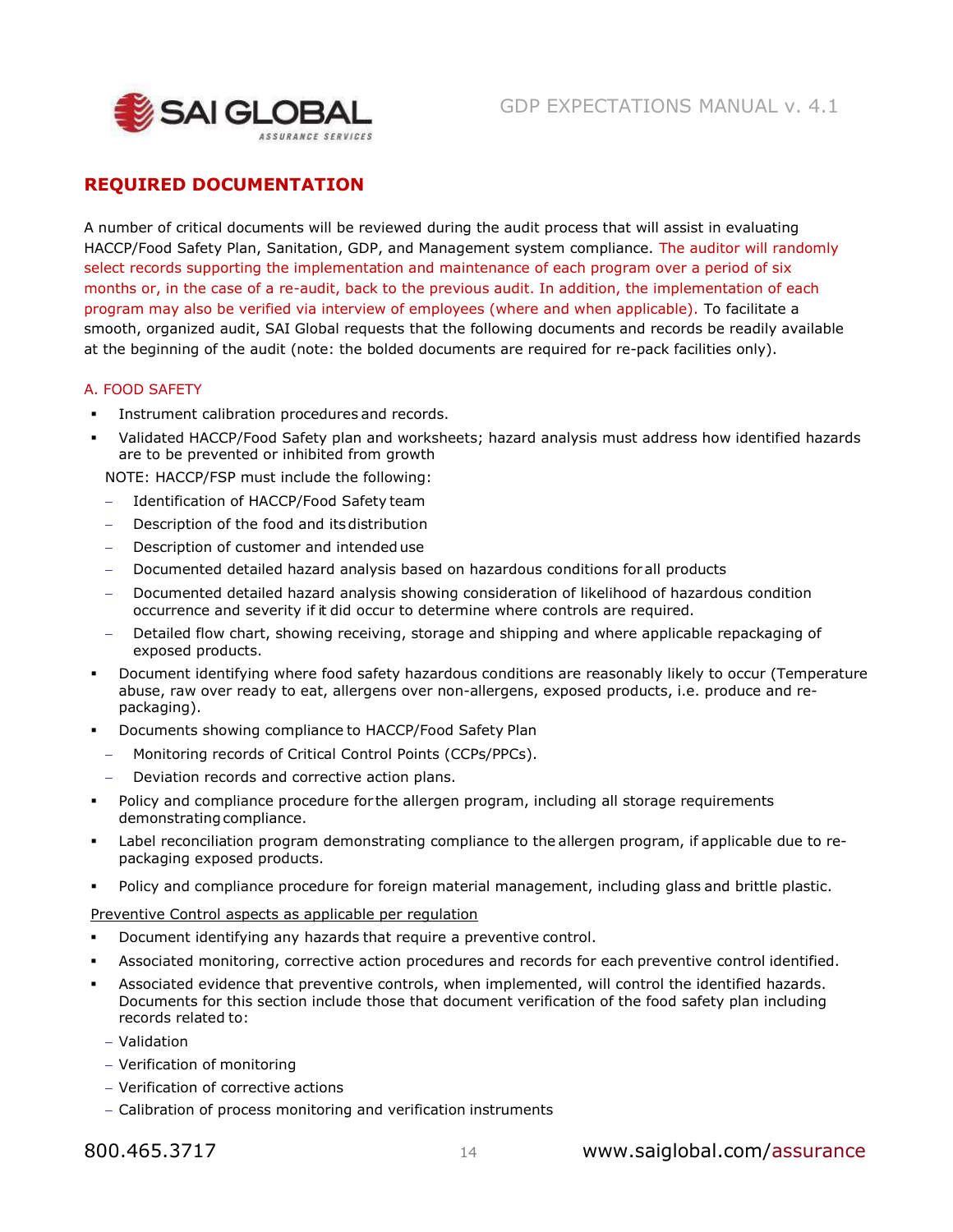

- Product testing
- Environmental monitoring
- Reanalysis
- Records that document the supply chain program
- Documentation related to the Preventive Controls Qualified Individual, including defined role, responsibilities related to the Food Safety Plan; training documentation; understanding of plan oversight including adherence to all required timelines identified with the Food Safety Plan.

#### B. PRE-REQUISITE PROGRAMS

- Documented preventive maintenance program and corrective action plan
- Detailed product recall manual, including records of mock recalls (with product coding policy)
- Quality policies and procedures manual
- Document management and record keeping policies and procedures including record retention policies
- GDP audit records and corrective action plan
- Policy and procedures for handling returned and retained product
- Customer/consumer complaint procedures manual and appropriate corrective action plan
- Detailed policy and procedure for calibration of in-house measuring devices (e.g., cooler temperature probes, Relative Humidity [R.H.], receiving thermometers)
- Potable water and ice testing records. Potability should be tested at least annually; if the facility is using water from a private well, there must be an acceptable potability test every six months; all samples for potability must be taken from the facility, not just reported from the municipality.
- Calibration monitoring records including testing standards and certification
	- Policy and procedures outlining product coding, if applicable.
- Policy and procedures for handling of any repack or repackaged products (control and traceability), if applicable
- Policy and compliance records relevant to quality attributes
- Standard Sanitation Operating Plan (SSOP)
- Master sanitation schedule
- Sanitation monitoring records with corrective actions and preventive measures
- Sanitation verification program (including environmental monitoring when applicable), records, and corrective actions
- **Approved supplier program and related records**
- Documentation of food safety pre-requisite programs
- Documents of management and employee training
- Documents of training for contracted employees
- Good Distribution Program and employee hygiene policy manual
- Policy and compliance records relevant to GDP/HACCP/Food Safety training

#### C. RECEIVING AND SHIPPING

- Policy and procedures for receipt of dry, refrigerated and frozen product, including those transported in bulk.
- Product specifications (where applicable)
- Copies of Pure Food Guarantees and continuing Letters of Guarantee for food packaging materials (where applicable)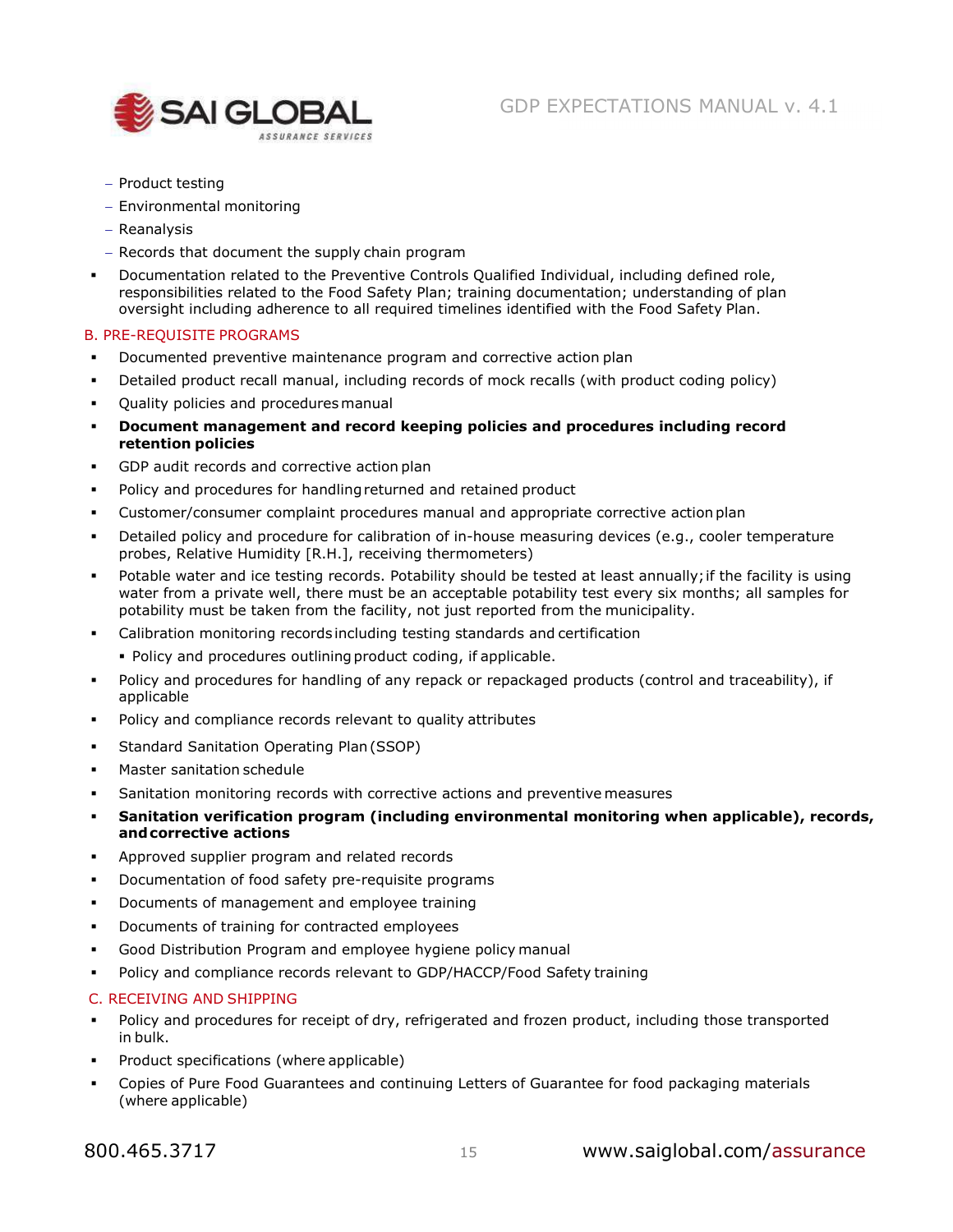

- Incoming and outgoing trailer inspections
- Policy and procedures for the rotation of stored product
- Policy and procedures for the storage (including temperature monitoring when applicable) of all product

#### D. GROUNDS AND EQUIPMENT

- Schematic of DC showing water and sewer lines, location of backflow prevention devices, separation of ready-to-eat areas and DC traffic flow patterns
- If high intensity halogen lamps are used, a letter from the supplier indicating that they are shatterproof
- **Policy and compliance records related to temporary repairs.**

#### E. PEST MANAGEMENT PROGRAM

- Rodent and pest management procedures manual
- Rodent and pest management activity records
- Current pest control business license, insurance, and pesticide application license

#### EMPLOYEE HYGIENE PRACTICES

- Good Distribution Program and employee hygiene policy manual
- GDP audit records and corrective action plan

#### G. FOOD DEFENSE

- Policy and procedures outlining the defense program for the facility
- Policy and procedures outlining the protection of product from intentional contamination

#### A. FOOD SAFETY (100 SERIES)

#### A.1 HACCP/FSP

The HACCP/FSP process is the primary food safety management program. HACCP/FSP combines the energies and resources of management with the scientific knowledge of the product and process. Under HACCP/FSP, the operational and quality management groups provide a comprehensive food safety management process, involving all departments in the effective management of food safety. HACCP/FSP is truly a team effort requiring the continuing involvement and commitment of top management, operational management, employee supervision and all operating personnel. Specific, documented training is essential for both management and operating personnel. The HACCP/FSP plan is facility- specific and requires the input of all operating and technical departments with signed approval of top management. The plan must be kept current with annual reviews of operating performance by the management team. Records and documentation of the HACCP/FSP program must be strictly controlled, monitored and signed by appointed management personnel. Any deviations from the HACCP/FSP plan must be thoroughly documented with detailed corrective actions and product dispositions.

The HACCP/FSP team is required to conduct a formal review and sign-off of the program at least annually. The review should document performance and determine if any changes are needed in the plan. The program must be reviewed at least annually, but other potential triggers may also prompt a review. Other prompts outside of the formal schedule include (but are not limited to): any change in raw materials or suppliers (including packaging), changes to formulation, changes to any part of the process, failures in the system such as recalls or product withdrawals. If at any time a new product category is added, the team must immediately formally evaluate the change to determine if the HACCP/FSP plan is impacted, then make any necessary changes to the plan documents. All operating department managers and top management must be continually involved, committed and supportive of the HACCP process to ensure successful management of food safety.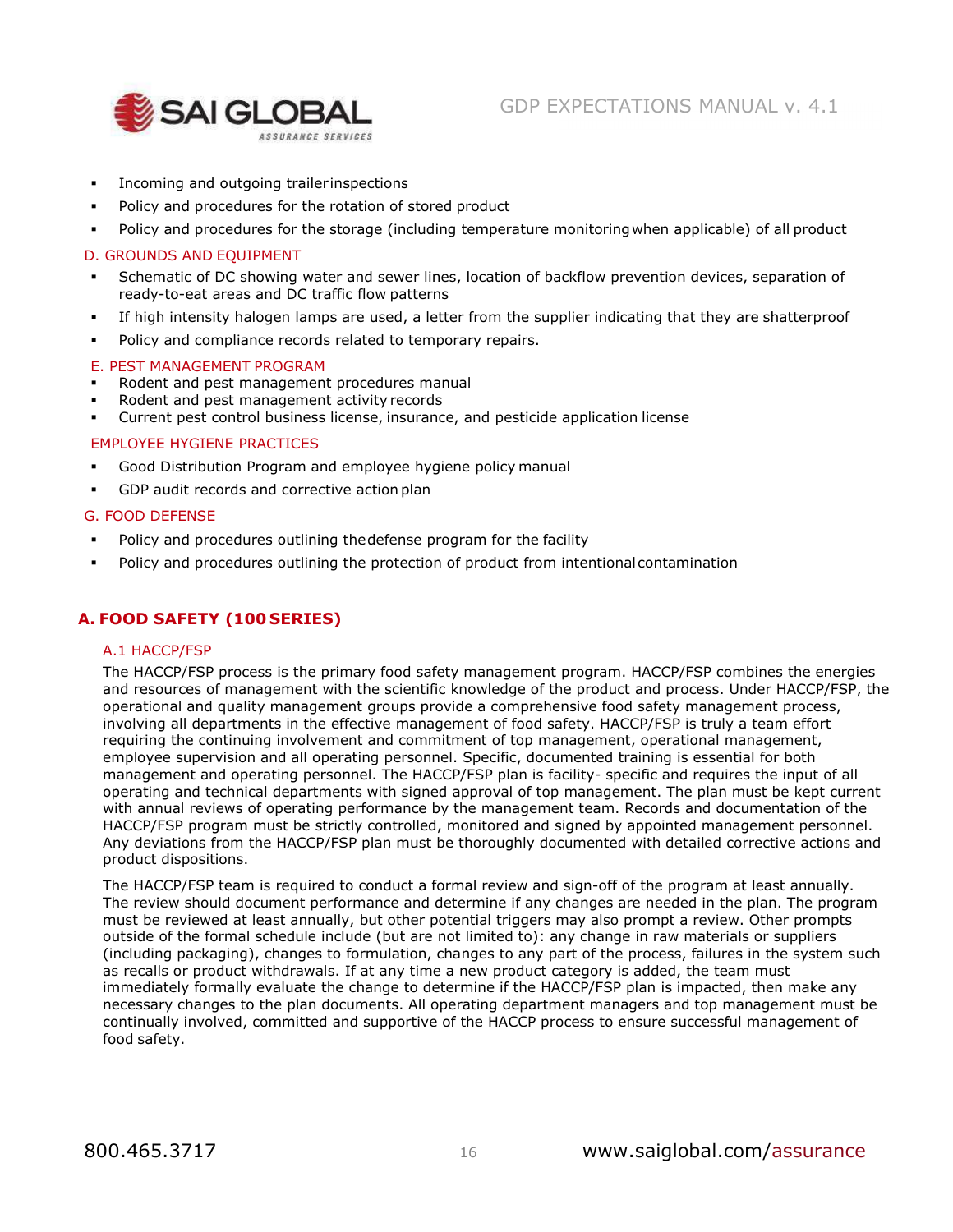

The detailed HACCP program shall include:

**Team Involvement and Activity:** Team members and their responsibilities are clearly identified as part of the HACCP/FSP plan and include top management, operating department heads, quality management and appropriate operating personnel. The entire team is involved in the development and final approval of the plan. There is documented evidence of team meetings, on a regular basis, to review HACCP/FSP records and issues. The team reviews actual deviations and/or documentation errors as well as trends in the data, with corrective actions monitored for effectiveness.

- HACCP/FSP Plan Thoroughness: The plan is specific for distribution center and is current. All appropriate CCPs/PCPs have been identified with appropriate control limits, based on scientific data. Corrective actions for each CCP/PCP have been identified as appropriate. Corrective actions must include instructions on actions to take to secure involved product, bring the distribution process back into compliance and a review to prevent a reoccurrence of the situation. There must be a plan for each type of product or product line (product and lines with the same hazards and CCPs/PCPs may be included in a single plan). Documentation for managing the essential prerequisite programs that support the HACCP/PCP plan shall readily available.
- **Flow Charting Documentation:** There must be an easy-to-understand flow chart for each plan, taking into consideration individual product types, all receiving and storage requirements, all equipment used, repackaging steps, where applicable, and returned products and packaging equipment, as applicable. The flow chart must identify CCPs/PPCs as identified in the Hazard Analysis. CCPs/PPCs must be clearly identified and numbered to correspond with the Hazard Analysis and CCP/PCP records and documentation. The flow chart shall be signed by knowledgeable operations management and dated. The chart must remain current.
	- **Hazard Analysis:** There must be a detailed Hazard Analysis document for each group of products distributed. The Hazard Analysis must evaluate all hazards likely to occur. The Hazard Analysis must evaluate the severity of the illness or injury and the probability that the hazard will occur in the absence of controls to determine if a control measure is necessary. Control points must be evaluated to determine those that are critical to the continual storage and distribution of safe food. The Hazard Analysis must be updated, with full documentation, when a change is made to types of products or repackaging or otherwise deemed necessary by the HACCP team.
	- Hazard analysis requirements: The Hazard Analysis must identify known or reasonably likely hazardous conditions. Known hazards must consider those that Such as temperature abuse, contamination of exposed products and Produce, where applicable.
		- Monitoring Procedures: Monitoring procedures for CCPs/PPCs must be based on the variability of the activity to be controlled. The frequency shall be sufficient to ensure that all product distributed is within the established limit. Documentation of the measured variable shall be on clearly identified HACCP/PPC records, with the CCP/PPC identified by name and number, the item to be measured, the frequency of the measurement, the CCP/PPC limit, the responsible monitor and the corrective action required, in the event that a measurement is not in compliance. A method to track deviations shall be maintained and available for review.
		- Records Management, Review and Retention: Documents for monitoring the elements of the Food Safety Plan, including HACCP are extremely important and must be strictly controlled. They may be the basis for determining whether the monitoring was properly managed in the event of a recall or alleged foodborne illness situation. The documents and their data must be self-explanatory and complete. The records must be in ink (not pencil) and signed by the monitor. There must be no blanks or missing data. In the event of down time, or no distribution during a specified monitoring time, an explanation must be provided. The final record must be signed by the monitor and by the designated HACCP/PPC records reviewer. The records must be easily retrievable and secured in a safe storage area. The Food Safety Plan must not be stored off site.
		- It is not essential to keep HACCP/PPC documents separate from regular distribution records, if they are secure, but it is recommended. Records related to the Food Safety Plan must be retained for a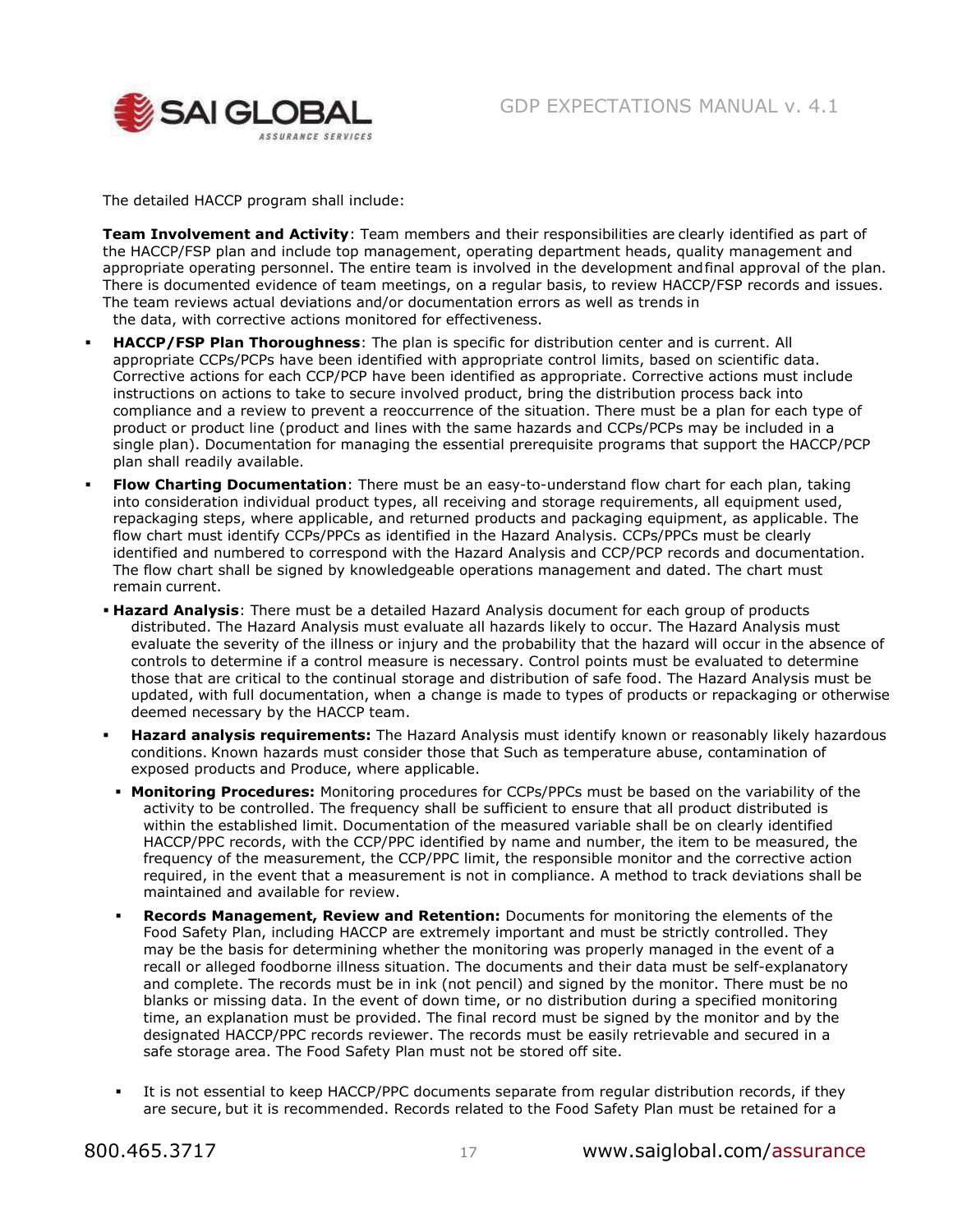

period defined by the company, taking into consideration the shelf life of the product and any regulatory or customer requirements. Records should be retained for a period of at least the shelf life of the product plus 12 months, or 2 years: whichever is **longer by FDA requirement**.

 Validation and Verification Procedures: Documentation must be available that confirms that there is a scientific basis confirming the effectiveness of the CCPs/PPCs, or other supporting data that demonstrates the validity of the CCPs/PPCs. In addition, the calibration of all related equipment used in the monitoring process must be included in the verification procedures. Lastly, the facility must also meet any specific regulatory requirements related to verification of the plan.

#### A.2 ALLERGEN CONTROL

In facilities where allergens or sensitive ingredients are stored and there is a potential for cross contact, there must be detailed procedures to prevent the contamination of other products. In the U.S., the eight allergens recognized are milk, peanut, soy, tree nuts, wheat, eggs, fish, and shellfish (i.e., crustacean). Sulfites of over 10ppm, oysters, clams and mussels, sesame seeds and mustard are also considered allergens by the Canadian Food Inspection Agency (CFIA). Any additional allergens may need to be considered depending on the area to which the facility exports product.

The following should be included in the allergen management program:

#### Dry storage

**High Risk Product Identification:** Any allergenic products at risk of cross contact, soft-pack or other fragile packaged allergens, must be identified. The facility must develop procedures and controls to protect products during storage and handling. At a minimum, allergenic products identified as high risk due to packaging type or volume, etc. shall be physically controlled with a space or physical barrier.

#### Applicable in Centers that Repackage exposed Product

- Allergen Identification: The facility must review all products being repackaged, stored and shipped to identify all allergens that were used in the manufacturing of the product. The facility must then identify all ingredients from receipt and through product repackaging (if applicable), storage, and shipping, ensuring they are clearly identifiable to all employees who may handle them. The facility must ensure there is proper communication of all allergen-containing product (repackaging included) and how it is identified to ensure traceability and prevent cross contact.
- **Prevention of Cross Contact**: The facility must have a program identifying how allergens are handled from receipt, storage and throughout every step of shipping process (including repackaging, if applicable) such that the risk of cross contact is controlled. Employees handling products that are, or contain, allergens must not handle non- allergenic products without steps to protect against cross contact. Utensils used for these allergenic products must be dedicated and not used for other ingredients unless there is a thorough cleaning and sanitizing procedure applied between uses. Repackaging of

products containing allergens should be in dedicated areas where possible. If the use of dedicated areas or equipment is not possible, allergen-containing products shall be scheduled sequentially. For example, scheduling non- allergen containing products first. Soft-packed finished product containing allergens shall be properly segregated from unlike allergen- containing and/or non-allergen-containing finished product. Initial validation and subsequent verification of the cleaning process must be documented.

Label Reconciliation: Labeling for allergen- containing products must indicate the presence of the allergen or sensitizing agent, as required by regulations. The label must include the common name for each allergen.

#### A.3 REGULATORY COMPLIANCE

It is essential that centers operate in total compliance with regulatory requirements wherever products are shipped and that a positive working relationship is evident with the assigned regulators. The implementation of the program will be verified via review of records and interview of employees.

In order to demonstrate compliance, a facility must include the following as part of its program:

**FDA Registration Requirement**: Facilities that hold food for human or animal consumption in the U.S. must register with FDA per the Bioterrorism regulation. Foreign facilities that manufacture/process,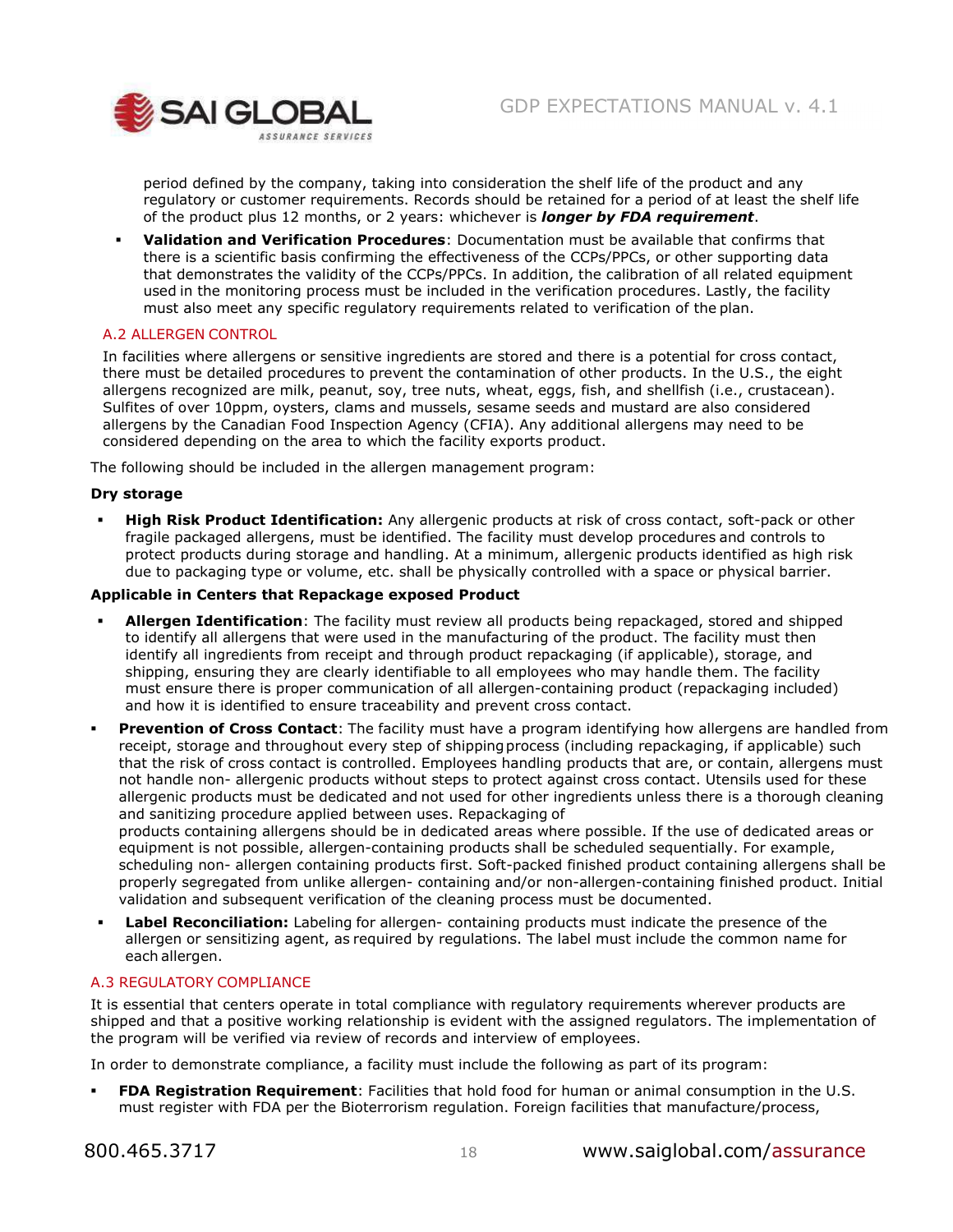



pack, or hold food that is exported for consumption in the U.S. are required to register with FDA aa a part of the Foreign Supplier Verification Program (FSVP) unless the food undergoes further processing or packaging at another facility outside the U.S. Establishments excluded from the registration requirement are farms, restaurants and other retail food establishments, non-profit food establishments, fishing vessels (except those engaged in processing as defined in Sec. 123.3[k], 21 CFR 123.3[k]) and meat, pork and poultry facilities that are inspected by the U.S. Department of Agriculture's Food Safety and Inspection Service (FSIS).

- **Compliance with Regulation**: The facility must demonstrate that there is a system in place to ensure that it is aware and in compliance with food regulation that applies to the products that are repackaged and stored within the facility. Examples of regulatory compliance requirements include weight claims, ingredient labeling, ingredient statements, allergen labeling, and product and process verification.
- **Country of Origin Tracking**: The facility must have a documented SOP defining how COOL is evaluated and managed throughout the receiving, storage, picking and shipping processes. Elements of the SOP must include definition of the regulated products, labeling requirements, maintenance of records and methods for ensuring compliance. The SOP must also include instructions on how to amend receiving, storage and shipping documentation if there are errors or if changes need to be made. For distribution facilities, COOL regulations allow labeling to be provided on the product case, shipping container or on shipping documents for inbound and outbound product. Regulated foods include wild and farmed raised fish and shellfish, fresh or frozen fruits and vegetables, macadamia nuts, pecans, ginseng and peanuts.

#### A.4 PREVENTIVE CONTROLS

Distribution Centers that are required to comply with the provisions of the Food and Drug Administration's (FDA) Food Safety Modernization Act (FSMA) (i.e. DCs carrying temperature sensitive products and/or Produce) must have a Food Safety Plan (FSP) that includes the identification of Preventive controls. The Food Safety Plan encompasses any hazardous condition at a DC that could cause a food product to become unsafe (Raw animal products stored over RTE; allergens stored over non-allergens, chemicals stored over food products, temperature abuse of temperature sensitive products during in-bound transportation, in cooler storage, and/or during out-bound transportation and the possible contamination of exposed products during re-packaging). For any preventive controls that are identified, it is the responsibility of the center to ensure these controls are properly implemented. The following must be included for any preventive controls that are identified by the distribution center.

- Preventive controls must be written, and where applicable to a facility, must include process controls, food allergen controls, sanitation controls, a recall plan, and any other procedures necessary to prevent a hazardous condition, temperature abuse or contamination of an exposed product or Produce.
- For all hazardous conditions that are determined to be reasonably likely to occur and require a preventive control, the facility must be able to demonstrate that, when properly implemented, the controls will eliminate prevent the hazardous condition. Verification, including validation of preventive controls, must show that the preventive controls are implemented consistently and effectively.
- Validation of preventive controls must be based on scientific and technical evidence to determine that the food will remain safe.
- Verification activities include calibration, environmental monitoring, if re-packaging exposed RTE products. Records review must be part of verification procedures and have specified timeframes, such that any monitoring records must be reviewed within 7 working days of the activity being monitored.
- When preventive controls are not effectively implemented, there must be defined corrective action procedures. The procedures must address how to immediately control the hazardous condition (corrective action) as well actions that will be taken to reduce the likelihood the problem will occur again (preventive action).
- If a hazardous condition or temperature abused product is found corrective actions must be taken. Similarly, other triggers for corrective action include: identification that a preventive control has not been properly

implemented and a corrective action has not been established, if the food safety plan is found to be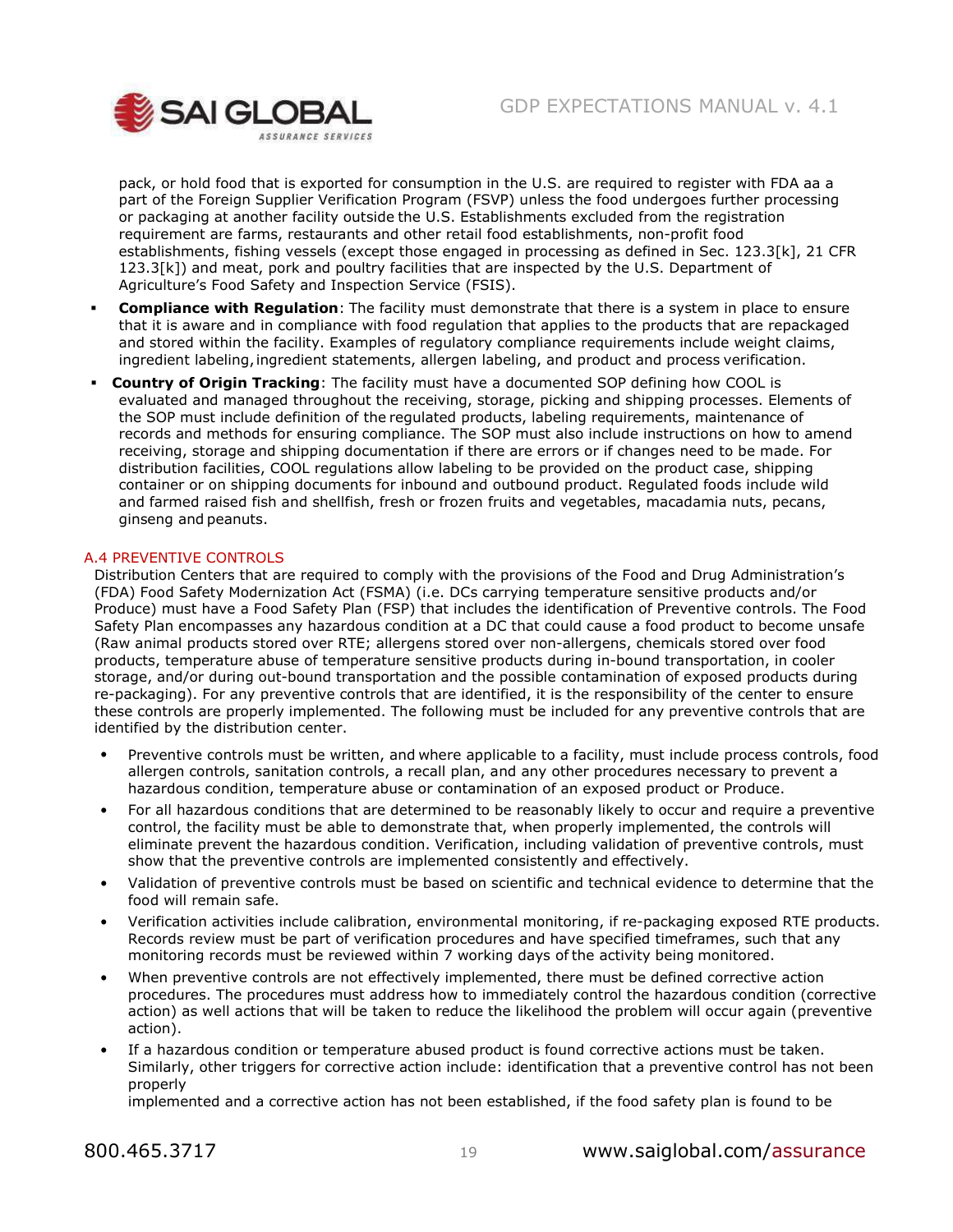



ineffective, or if a records review identifies records are not complete and/or procedures were not carried out as defined.

#### PREVENTIVE CONTROLS QUALIFIED INDIVIDUAL

- The food safety plan must be overseen by a Preventive Controls Qualified Individual (PCQI). This individual must have successfully completed training in the development and application of risk-based preventive controls or be otherwise qualified through job experience to develop and apply a food safety system.
- The roles and responsibilities of the PCQI must be clearly defined, including the oversight of: preparation of the food safety plan, validation of the preventive controls, review of records, and reanalysis of the food safety plan. The PCQI is also responsible to provide written justification where timeframes for validation, review, and/or reanalysis exceed the limits set out. The PCQI must be able to demonstrate, through interview or other means, that they clearly understand the requirements of their role.

#### REANALYZE

• The reanalysis of the food safety plan must occur at least once every 3 years, but it is recommended that it be reviewed as part of the (at least) annual review of the HACCP system. The events that would trigger a review of the HACCP system (section A.1) must also trigger a review of the food safety plan.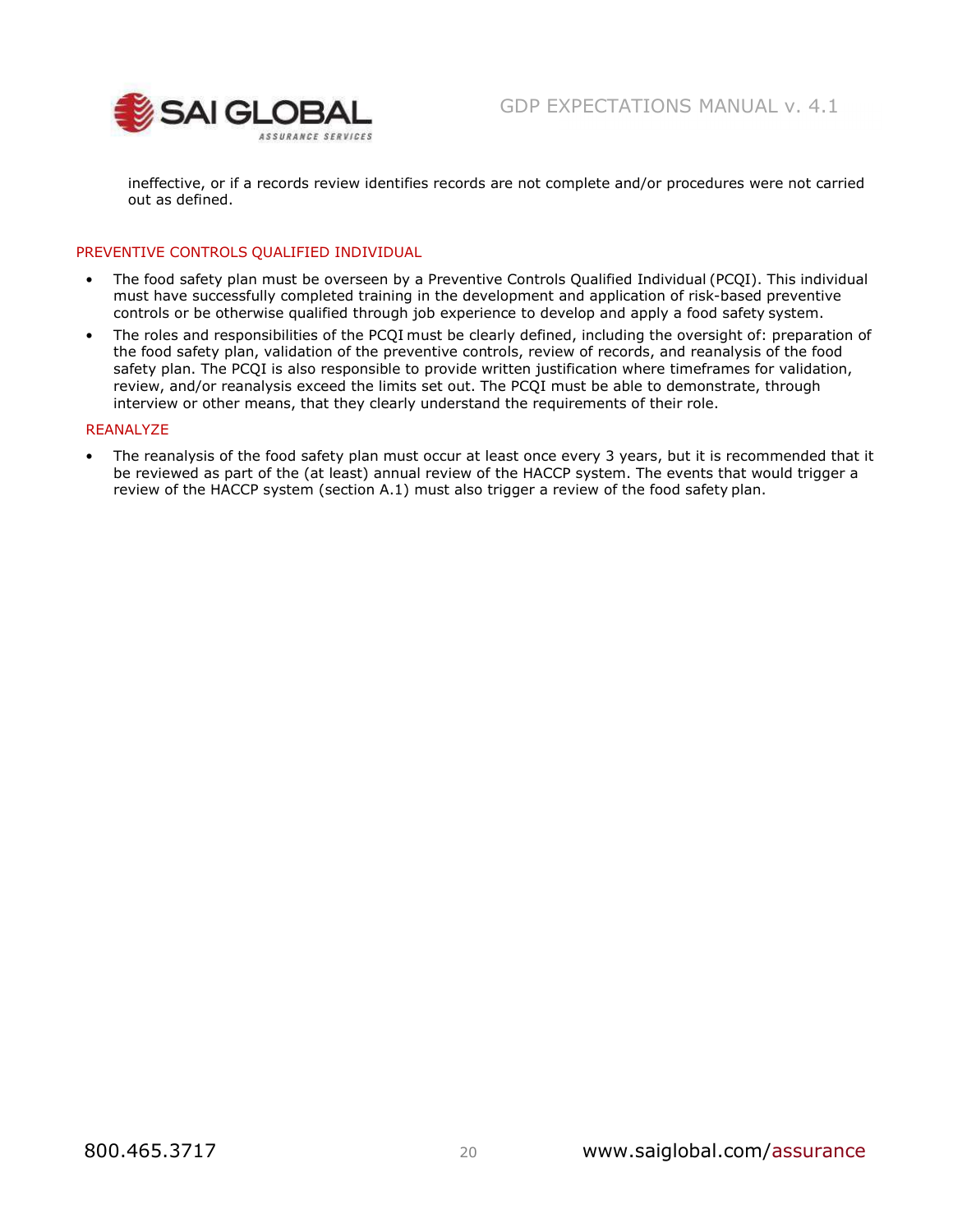

# B. PRE-REQUISITE PROGRAMS (200 SERIES)

#### B.1 TRAINING

Documents must be available to demonstrate management's commitment to a planned training program for both management and food distribution personnel. The implementation of the training program will be verified via the review of the training records, interview of employees to ensure knowledge of various topics, and observation during the physical audit.

The following must be included in the pre-requisite training management program:

- The formalized program must include introductory training programs for new management and as new operating personnel. The training policy must address the communication of basic food handling, sanitation, food defense, refresher training for experienced employees, and specific training for identified jobs such as receivers, HACCP Critical Control Point monitoring, or Food Safety Plan, PCP monitoring responsibilities. This program must be reviewed and revised annually, if necessary, to ensure that management and supervision are aware of new food safety issues and control programs. Training programs shall be given to all employees, including new employees, temporary employees and contract employees in the appropriate languages reflecting the workforce population. A method to document understanding, typically testing or performance evaluation shall be an integral part of the training program.
- The facility must require those specifically involved in the monitoring and/or verification of HACCP- and Food Safety Plan (FSP) -related activities to undergo job-specific training ensuring that they understand the importance of food safety as it relates to HACCP/FSP, and specifically the facility's critical control points and preventive controls. The training shall include the same facets as the general training program; it should confirm competence and reassess training as needed, or at least annually. All records related to the training must be maintained. At least one employee must have received formal HACCP training (with certificate) and where applicable PCQI training.
- Distribution Center personnel must be given GDP and personnel hygiene training at minimum on an annual basis to review and update their understanding of food handling requirements to ensure product safety and quality. This training may also be broken down into a quarterly basis. Examples of quarterly training activities could include lunch and learn presentations, departmental meetings, or in-house seminars/workshops covering appropriate food safety and sanitation topics. Training programs shall be given to all employees, including new employees, temporary employees and contract employees in the appropriate languages reflecting the work force population (note: this training can be included along with other training provided by the facility).
- The facility must ensure that those persons responsible specifically for sanitation duties receive all applicable training related to chemical handling. This training must be documented and all records maintained as part of the overall training program.
- The facility must develop a complete list of all training activities related to food safety, quality, sanitation, and food defense, as well as other job specific duties. Requirements of the record are participants' names, description of training provided, who provided the training, verification that the training was completed, verification of competency, and the skill gained by the participant.
- During the audit, compliance may be evaluated by direct questions to employees to determine their knowledge level (e.g., How should refrigerated products be handled during receiving to prevent increase in temperature and possible bacterial growth?).

#### B.2 MAINTENANCE

The facility must ensure that equipment and materials used for palletizing, repackaging, storage, and transport are suitable for the purpose intended and in good repair. The facility shall have a written program for preventive and corrective maintenance that is up to date and in use. Review of related records and observation during physical audit will serve as verification of the implemented program.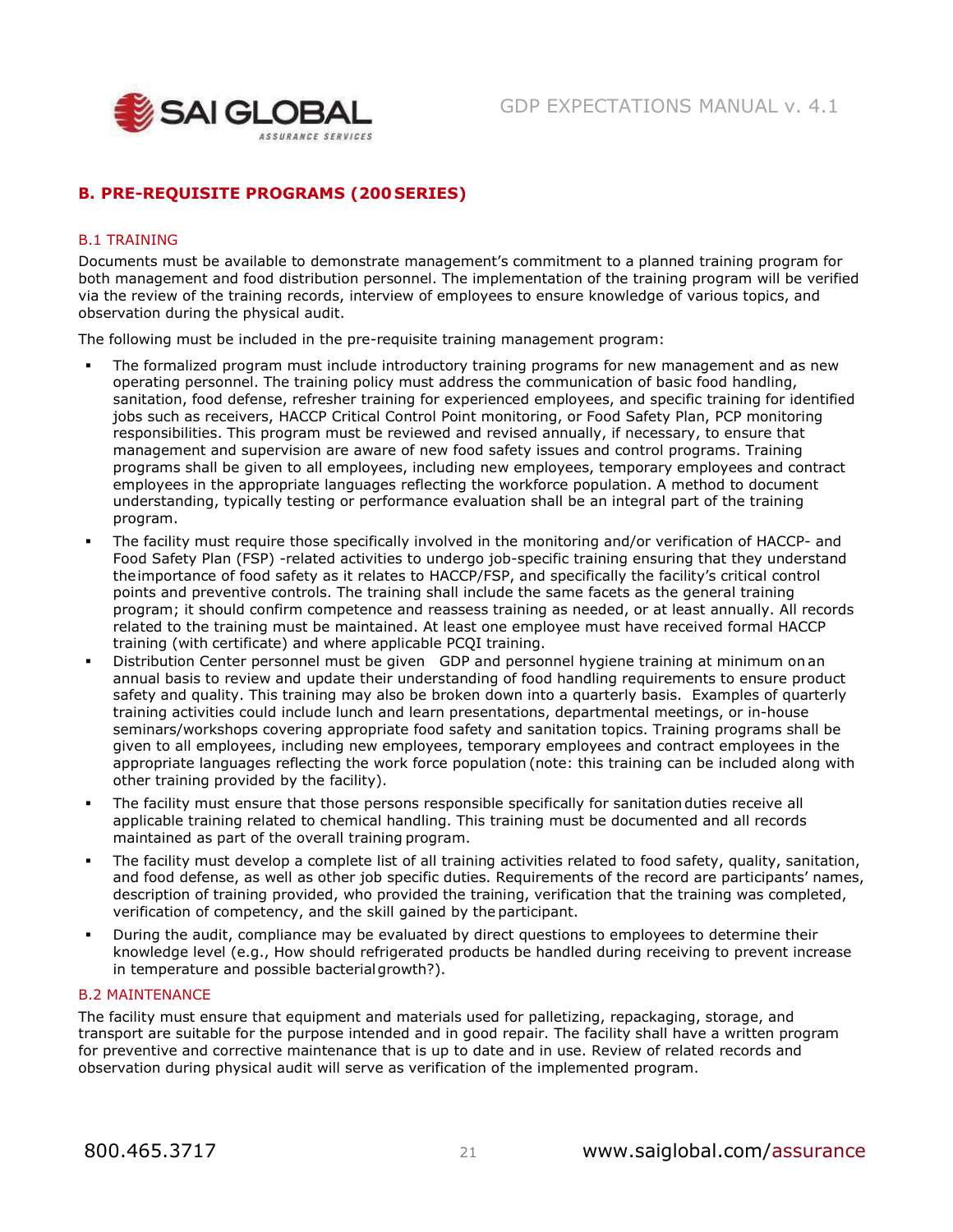

The following must be included in the maintenance management program:

- The documented program must include a list of food handling (if repackaging occurs) and transport equipment. Procedures detailing the maintenance required for each piece of equipment, including requirements for release back into distribution and frequency of maintenance. Preventive Maintenance (PM) frequency shall be adjusted in accordance with equipment history and the outcome of the last service. The facility must address repairs conducted both by internal personnel as well as contractors as they relate to part reconciliation, personal hygiene, product and facility security, and potential product contamination.
- The facility must have scheduled PM activities for all listed equipment. The program shall be tailored to the specific product stored or facilities. Priority shall be given to maintenance of pieces of equipment that may affect food safety, quality, or employee safety.
- The facility must ensure that all records related to the PM activities are maintained. These records may be electronic or paper (note: document control requirements apply) and should be maintained for a period of time to ensure regulatory and/or client requirements are met (note: maintenance of at least six months' records is required for any SAI Global audit).
- Equipment repairs are intended to be permanent and must be performed using proper materials; therefore, the facility must have a program prohibiting the unnecessary use of temporary repairs. The program should include a complete list of materials that are prohibited for use in repairs in the facility.

#### B.3 PRODUCT RECOVERY AND TRACEABILITY

The facility must have procedures to effectively trace products through the shipping and distribution channels from the first supplier to the first outside customer (note: if the facility does re- pack any incoming products, and/or re-package exposed products these must be included in the program).

The following must be included in the product recovery and traceability management program:

- The product recovery procedure must describe how the suspect product will be identified during receiving, storage and distribution within the facility. The procedure must also describe how recovered products will be disposed of (if applicable).
- The facility's program must identify the recall team members and describe their responsibilities. Current office and after-hour telephone contact numbers and email addresses of all recall team members, both at the DC and head office, if appropriate, must be available to all team members. The facility must also include notification procedures, including contact lists and customer contacts, including back-ups.
- The facility's program must include conducting mock recalls on an annual basis. The program must include the criteria of at least recovery of  $100 + (-2)$ % of suspect product within four hours. Involvement of the entire team in mock recalls is expected. A management review must be conducted after the exercise is completed and should include documented results of level of success and recommendations for any necessary improvements.

### B.4 QUALITY ASSURANCE/QUALITY CONTROL The facility must have detailed policies and

procedures ensuring the quality of the product from

receiving, handling, repack/repackaging (when applicable), shipping, control and evaluation of food products to ensure that they meet internal and external client specification requirements. These policies must be well organized, available, current, dated and signed by management. The program must be communicated to the organization relative to specific job descriptions. The program must be validated and subsequently verified. The implemented program will be verified via the review of the written program, related records, and interview of facility personnel identified in the roles and responsibilities of the program, and observation during the physical audit. Changes shall be clearly identified and appropriately signed and dated.

The following must be included in the quality assurance/quality control management program:

**Document Control:** The facility must have a policy with specific procedures for document control, including preparing the distribution documents, identifying areas for control, collecting data, indexing completed forms,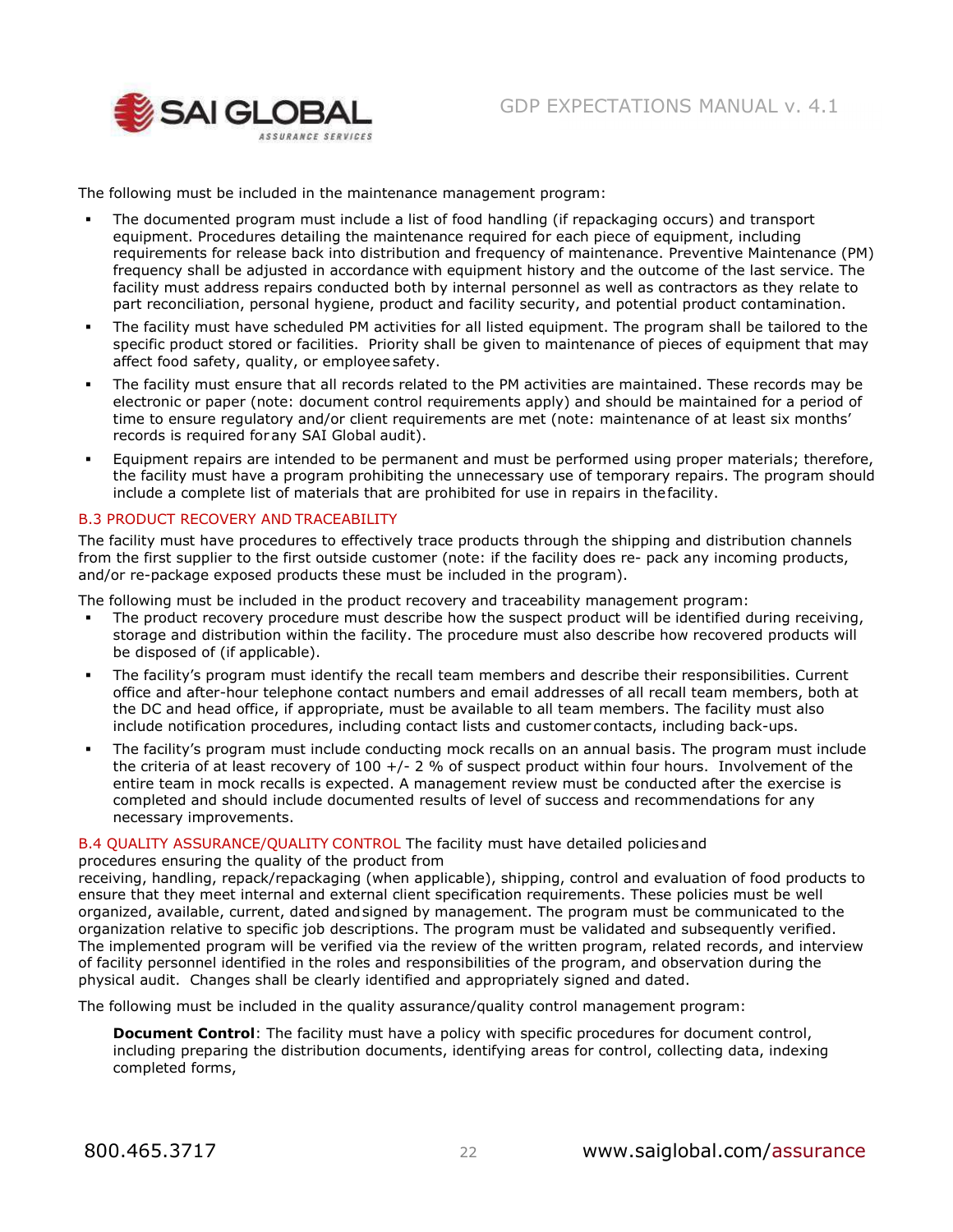



controlling distribution of documents, document filing, and file storage. The policy must identify a specific time limit for holding files and the proper disposition of outdated records. Locations for document storage must be designated. Records maintained off-site must be retrievable within a reasonable time frame. The Food Safety Plan and its records must not be stored off- site. Access to records shall be limited to designated individuals. The documents and data shall be reviewed at least annually and approved for adequacy by responsible personnel prior to use. An updated list of responsible personnel shall be on file. A master list, or equivalent document control procedure identifying the current revision status of documents, shall be established and be readily available to preclude the use of invalid and/or obsolete documents. Invalid and/or obsolete documents must be promptly removed from all points of issue or use, or otherwise ensured against unintended use.

- Internal Self-Audits: A key management responsibility is to verify that policies and programs essential in the management of wholesome food products are routinely and effectively implemented. It is necessary to conduct routine self-inspections of policies and procedures to assure management that the proper actions are being taken and that the facilities and equipment are maintained to meet sanitary and operational needs. To that end, the facility must have documented procedures for planning and implementing internal selfinspections to verify compliance to policies and evaluate the effectiveness of the policies. A monthly frequency, at a minimum, is recommended.
- Corrective Action Program: The facility must ensure that audit results and subsequent corrective actions are reviewed and signed by management to ensure timely responses to deficiencies and needed corrective actions. Follow-up audit activities for deficiencies and repeat items must record the effectiveness of the corrective actions taken. Repeat issues must receive top management priority to ensure a timely corrective action.
- **Product Holds:** The facility must establish and maintain documented procedures to ensure that product not conforming to specified requirements is not shipped. This control must provide for identification, secured segregation, documentation, evaluation, disposition and reconciliation of product that is placed on hold. A hold tag policy must include a permanent written log of each product or item placed on hold. The log shall list the date, the product, the quantity, the reason for the hold, the results of the evaluation and the disposition. Disposition must be dated and signed of all on-hold products. The facility must have a policy for handling returned products. Returned products must be identified and placed on hold immediately. There must be a designated, clearly identified area or management system to ensure a location is maintained for returned or retained products. The facility must outline roles and responsibility relative to the disposition of all food products. The auditor will test the implementation of the program during the audit; the auditor will randomly select a product on the hold log and verify its location within the facility.
- **Customer Complaints:** The facility must have a written program for handling customer or consumer complaints. The policy must address responsibilities, response time and corrective actions based on an investigation of the complaint. A log is essential to track complaints by product identification, shipping dates, cause and origin of complaint. Customer information can be a valuable resource for validating HACCP/FSP criteria and, to that end, should be used as part of the continuous improvement program.

**Equipment Calibration**: It is essential that all measuring devices (e.g., thermometers, scales, cooler probes) be properly calibrated to ensure the accuracy of these activities and the effectiveness of their performance. Routine annual calibration (i.e., certification) of scales by an outside contractor is required. The thermometers must be identifiable, and calibration of results must be documented. Calibration of thermometers shall be based on certified standard thermometers or a recognized standard

(e.g., ice water).

Calibration procedures shall describe the frequency of testing, the testing method and the acceptable range of variation. Corrective actions shall be specified and noted when exercised. There shall be documentation of corrective actions when a non-calibrated or inaccurate measuring device has been used.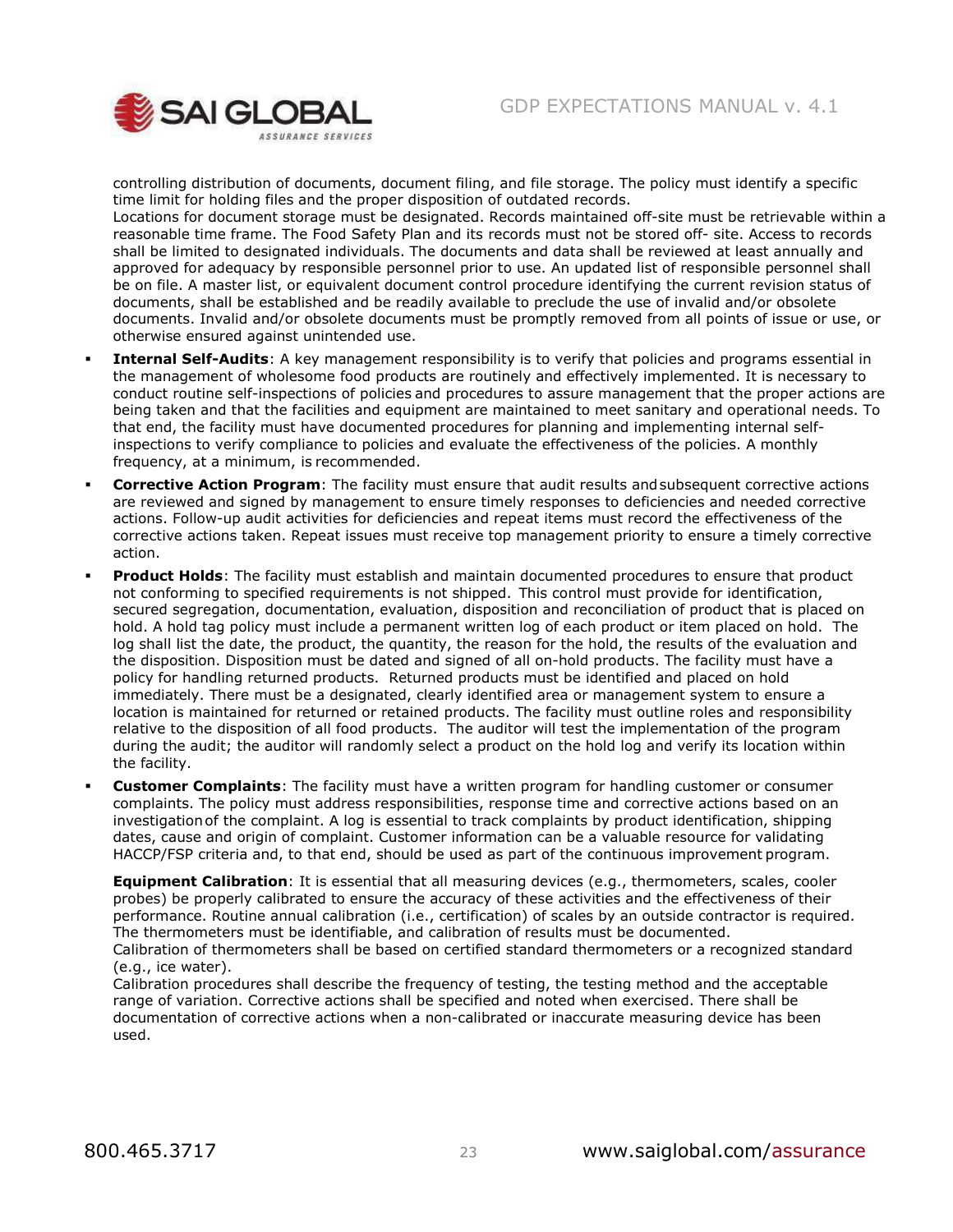

#### B.5 SANITATION

The effective management of sanitation, housekeeping and hygiene is a critical element requiring the commitment and cooperation of all operating departments and support groups. It requires specific policies covering requirements and expectations, training to communicate those requirements with management followup to ensure that the requirements are properly met and that all sanitary standards are fully enforced. Review of related records and observation during physical audit will serve as verification of the implemented program. The SSOP is the instructions for how a cleaning activity is to be completed. The SSOP would include who will perform the cleaning, what equipment and chemicals are needed, how the cleaning is completed, how often the cleaning is required, and what records need to be completed.

The following must be included in the sanitation management program:

- The facility must have a documented SSOP for any product spill in any area of the facility. This would include poultry, beef or pork spillage or drippings. Allergens dripping (Milk, eggs, etc.) and bags of allergens getting damaged (i.e. flour). This SSOP should describe the specific equipment to be used for the clean-up and the method of sanitizing the area (e.g., chlorine or quaternary ammonia).
- The facility must also have documented SSOPs for receiving, storage, shipping, salvage, trash storage, recoup and any repack/repackaging areas. In addition, external areas of the facility (e.g., docks, dock levelers, dumpsters) must have a SSOP covering their sanitation.
- If the facility does any re-packaging they must develop a verification procedure for the sanitation program that is relevant to the risk of the process. At minimum, management must use a preoperational checklist to verify the area and equipment are clean and sanitary. All equipment, containers, utensils, walls, floors, ceilings, light fixtures, miscellaneous overhead structures, etc., shall be evaluated for visual cleanliness. Deficiencies noted and corrective actions taken must be documented. In addition to the pre-operational inspection, Adenosine triphosphate (ATP) measurements are based on the detection of ATP by bioluminescence and can be the initial method of choice in monitoring cleaning efficiency. It is a rapid measurement of the actual hygiene status of a sampled surface, allowing fast initiation of corrective actions in the case of inadequate cleaning. ATP measurement, however, should not completely replace traditional techniques (swabbing), and should be integrated with traditional cultural techniques as part of a coherent surface cleanliness monitoring system. Although manufacturers of ATP measuring devices give general guidance on acceptable ranges for routine hygiene controls, internal standards have to be set for the given processing environments. If the facility is re-packaging an exposed RTE product, the verification program must include food contact swabbing for protein residues and environmental swabbing for Listeria monocytogenes or species. The facility must retain all records related to the verification of the sanitation program.

#### B.6 SUPPLIER MANAGEMENT

The facility must ensure that each product supplier is capable of providing product(s) as specified. Specifically, for the suppliers of products in which the distribution center takes ownership, including product in a facility-branded package of which the supplier is chosen by the distributor (private label), an approved supplier program is required to be documented. It is important that the detailed program be developed outlining how each potential supplier will meet agreed specifications for those products of which the distributor has taken ownership. Criteria to be included within the program would include the level of risk the potential supplier's finished product poses, the requirement of GDPs and SSOPs at the potential supplier's facility, the fact that product/raw materials will be received from approved suppliers only, and the overall methods for granting supplier approval. Interview of responsible personnel and review of related records pertaining to the program will serve as verification of proper implementation during the audit process.

The following must be included in this supplier management program:

- Where required by the above description, the facility must have an approved supplier program outlining requirements for its specific facility (note: this includes facilities where the corporate office develops the supplier program). The facility should outline how it will implement and facilitate the requirements.
- The facility must include ongoing monitoring and assessment of all approved suppliers. The facility must outline which method is used to monitor/assess the suppliers. The assessment process must be documented and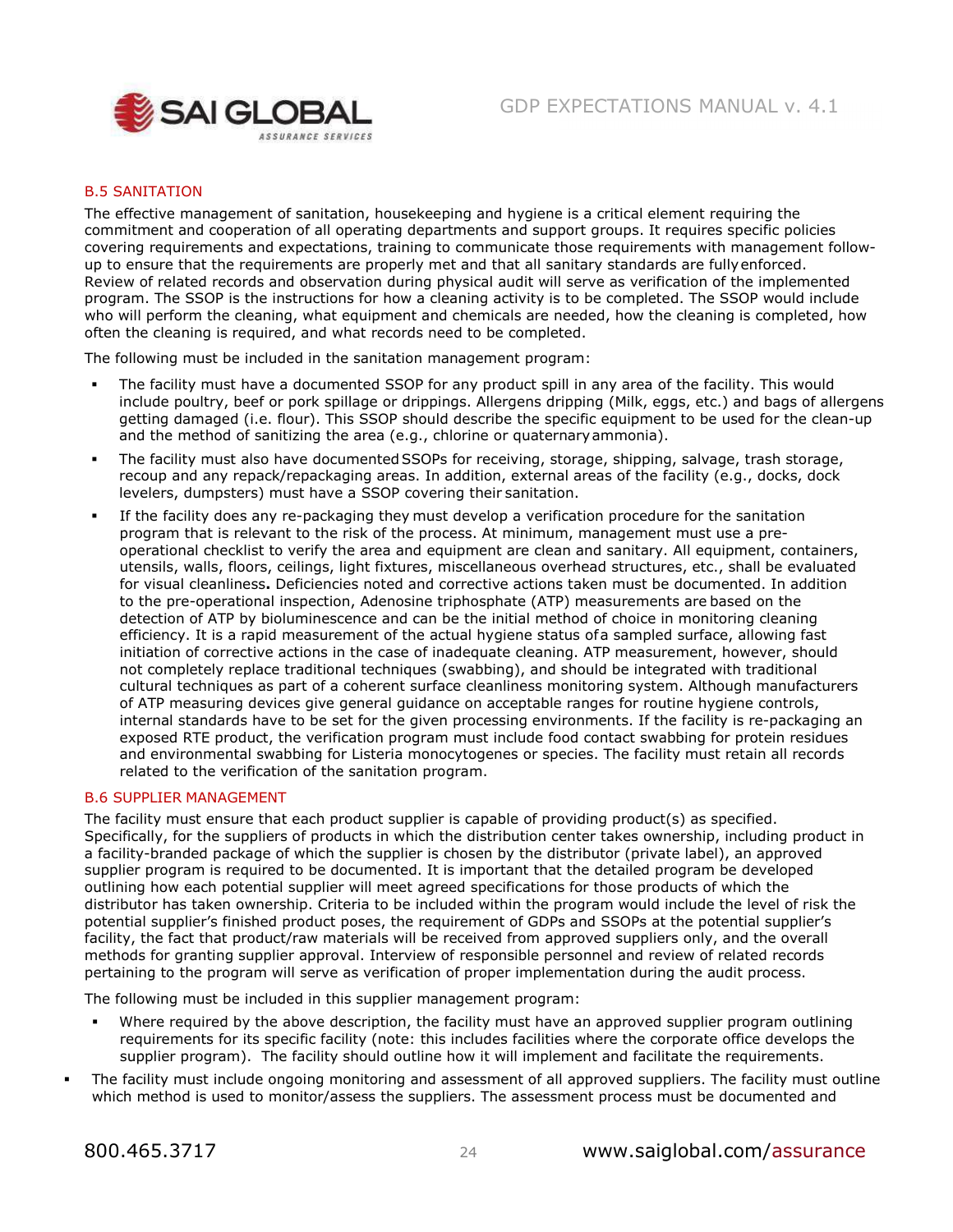



include feedback between the supplier and the facility. Records related to the approval program must be maintained.

# C. RECEIVING, STORAGE AND SHIPPING (300 SERIES)

#### C.1 RECEIVING AND SHIPPING

The facility is expected to have detailed, written policies describing how the receiving, acceptance, handling, and shipping of dry, refrigerated (temperature sensitive) and frozen products are performed and documented. The following must be included in the receiving and shipping management program:

- The facility must have a written inspection program for all inbound and outbound carriers that fully describe acceptable and/or unacceptable conditions. For contracted carriers in which each vehicle is not inspected, there must be written specifications to that contracted carrier, including any specific sanitary requirements for the vehicle and transportation equipment, as well as any cleaning procedures. The specifications must also include temperature requirements for the food being received/shipped including pre- cooling phase, where applicable. All railcars, trucks, etc., must be inspected at time of receiving or loading to ensure condition, cleanliness, and that they are free of moisture and offensive odors. Materials within vehicles must be appropriately separated to prevent contamination from raw to ready to eat food and/or from incompatible materials (e.g. chemicals) or odors. Carriers must be in good repair, with no evidence of pest activity, and free of foreign substances such as glass, chemicals or odors. Interior of trailers, trucks or cars must be free of loose or broken boards, nails, and holes in sheet metal sides that could cause contamination or serve as pest harborage. Trailer or railcar security seals must be verified as the original seal number applied at the original shipping point when product is being received. The distribution center must also ensure that all carriers are appropriately secured (e.g., seals or locks) prior to their departure from the secured shipping area except for Less Than Full Loads (LTL). For temperature sensitive products, receiving and shipping vehicle and product temperatures must be documented on receiving/shipping documents.
- Documentation of condition of each inbound/outbound shipment and seal number (or evidence that trailer was otherwise secured) must be shown on receiving/shipping documents or their equivalent. The implementation of the program will be verified during the audit by interview with responsible employees during the physical audit of the receiving and shipping activities and review of documented receiving/shipping inspection records.
- If the distribution center uses a third-party carrier, it is the responsibility of the distribution center to ensure all shipping employees have received appropriate training to ensure the safety of the food being transported.
- The facility must ensure that all perishable products are handled during receipt in such a way that potential contamination and/or temperature abuse does not occur. The receiving and shipping areas shall be maintained in a sanitary manner without debris build-up. The facility must also outline procedures as part of the receiving program to ensure that temperature sensitive items are not held outside of the appropriate temperature storage areas for a prolonged period of time, generally no more than one hour. In addition, the facility shall ensure that dock shelters, dock doors, and levelers are maintained in good condition to prevent potential pest entry. The distribution center shall ensure that any third-party carrier complies with defined specifications to ensure the safe transport of food, including any temperature requirements, or specifications related to incompatible materials or commingling of raw and ready to eat foods.
- The distribution center shall ensure that incoming products are not stored or repackaged until they have been inspected or otherwise verified as conforming to internal requirements. Verification of the specified requirements shall be in accordance with the product safety and quality plan and/or documented procedures.
- Systems shall be established to handle product that is in non-compliance along with documented verification as to the disposition of that product.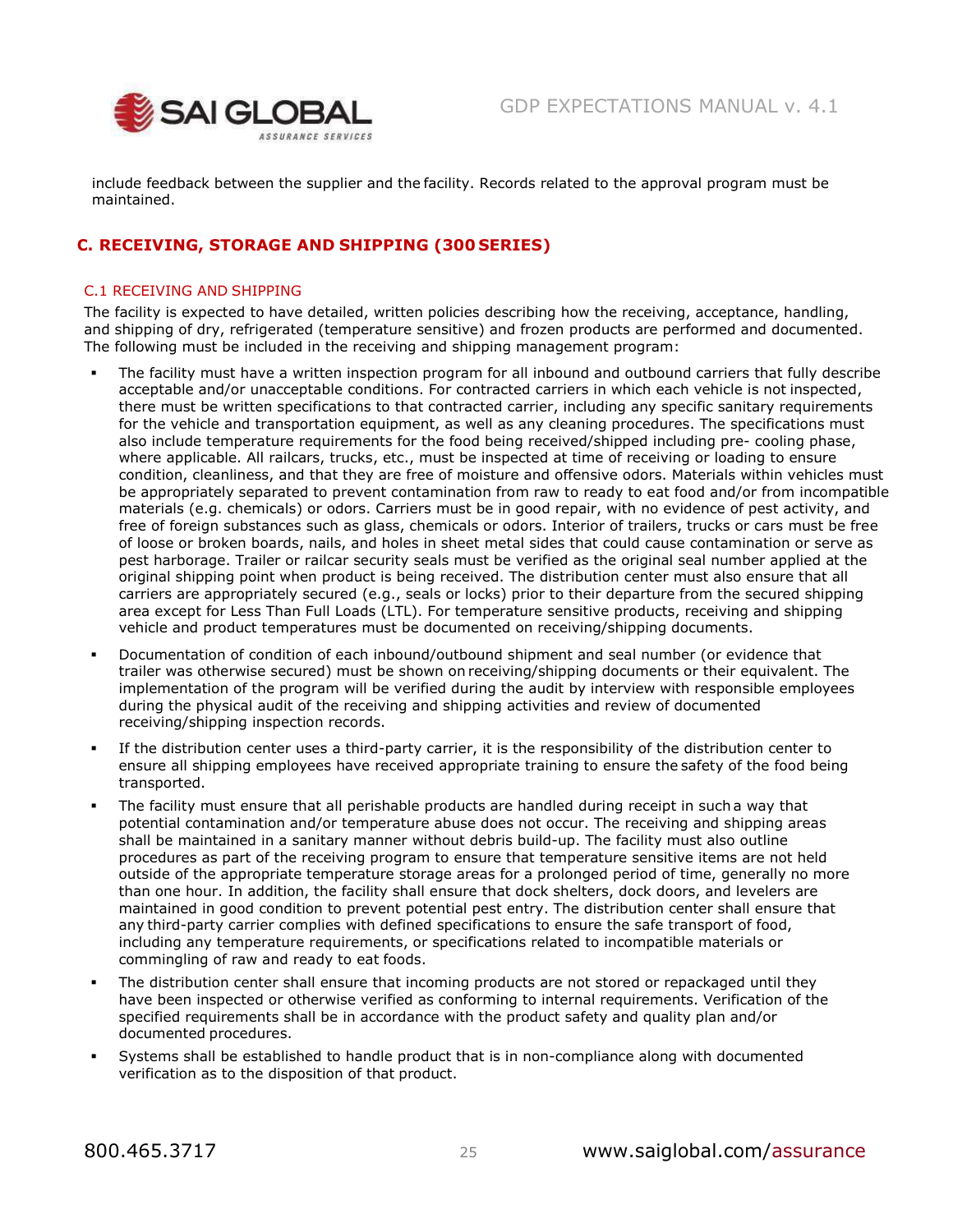

#### C.2 STORAGE

The facility must have policies and procedures

outlining how they protect product during repackaging of exposed products (if applicable) and while being stored.

The following must be included in the storage management program:

 The facility must have a detailed procedure outlining how incoming products are rotated to ensure food safety and/or quality is not compromised. At a minimum, the facility must be using a rotation program based upon first in first out (FIFO). The facility may use other types of rotation based upon client specification. When such systems are used, the facility must have documentation of the procedure.

The distribution center must ensure that product is not subjected to potential contamination during storage and product shall be stored at least six inches from the floor and 18 inches from exterior walls. This is to ensure proper sanitation and to facilitate the implementation of the pest management program. The center will also ensure that the product is stored dry, intact, and in good condition. The center must have a process for inspecting and removing product that becomes damaged during storage. There should be an identified area in each separate storage area of the facility. The center must also ensure that products are not subjected to potential contamination due to dripping, condensation, or improper storage practices (e.g., raw over RTE or chemicals over food product or water dripping from ceilings, pipes, or refrigeration units). The implementation of the program will be verified during the record review and the physical tour of the center.

- Appropriate allergen storage practices must be adhered to according to the documented allergen management program.
- Products are to be stored in racks or on pallets and not stored or located on the floor (note: incidental product that was observed to have fallen on the floor will not be considered a non-conformance).
- Dripping from ice must be controlled, so as not to pose a risk to any non-ice packed product.
- Warehouse storage areas (e.g., floors, walls, and ceiling) must be clean and orderly, with no long-standing spills, debris/dust build-up, and be free of any mold growth. All racking, ceilings, and other overhead structures must be in good repair with no chipping or flaking paint and are maintained in a sanitary manner (e.g., dust build-up or leakage of any kind) so as not to cause contamination.
- Temperature sensitive areas (when applicable) must be properly monitored with daily logs to verify that appropriate temperatures are maintained. The probes in these areas should be properly located in the warmest area of the storage cooler/freezer. The facility must ensure that these areas are monitored at least twice daily. The implementation will be verified via review of random records from the past six months or in the time period since the previous audit, as well as a verification of the accuracy of room thermometers during the physical audit of the facility.
- Temperature sensitive areas should be free of condensate and ice build-up that may lead to contamination.
- If product or ingredients are stored in transportation vehicles, the distribution center must ensure the vehicles are regularly inspected to ensure product integrity. The distribution center must be able to demonstrate compliance to any temperature requirements of stored products. The monitoring must occur at a documented frequency and the site shall be able to demonstrate compliance at all times. Transportation vehicles shall remain locked and all product and/or ingredients stored shall be inspected prior to use or being transported.

#### C.3 PRODUCT RECLAIM

The facility must have a procedure outlining how to handle reclaimed/returned product to ensure that it does not pose a contamination risk to stored product and that reshipped product does not possibly pose any hazard to the consumer (note: facilities that do not

re-pack are only required to implement the segments of the program relative to the handling of returned product).

The following must be included in the product reclaim management program:

 The center must have a documented program (including roles and responsibilities) outlining how reclaimed/returned product is received, repackaged (if applicable), and staged for further disposition.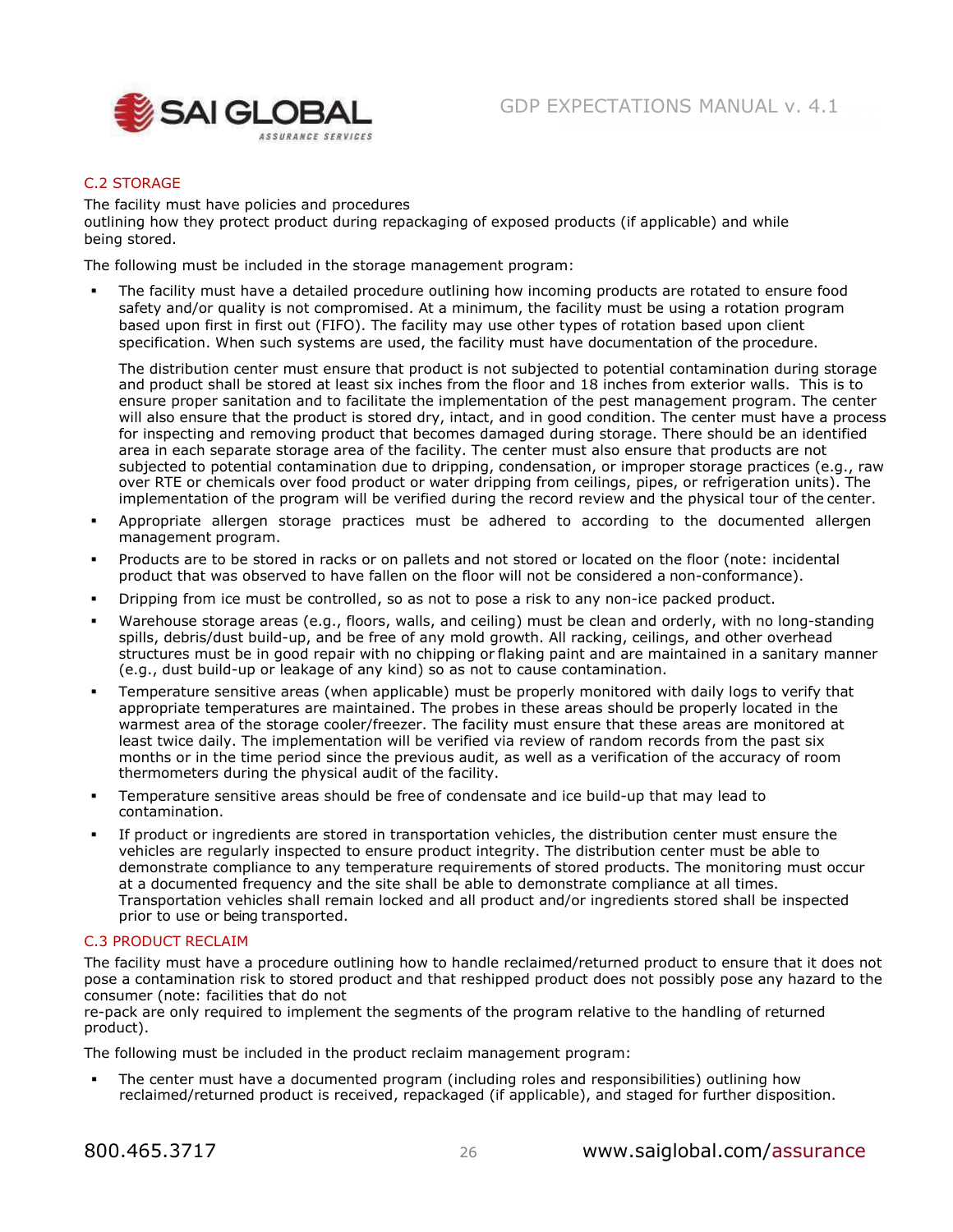

The facility must include specific procedures at each step of the process that include roles and responsibilities, where product is staged during each step of the reclaim/return process to prevent possible contamination, and policy/procedures used to determine final disposition of product. The verification will include the review of the written program, interview of identified employees to ensure that they are knowledgeable of the procedures, and inspection of the reclaim/returned areas to ensure that the program is being followed as written.

- As part of the documented program, the center must include specific policies on how reclaimed/returned product is received (including roles and responsibilities). The outlined policy must include procedures used to determine product status. Examples will include coding, relabeling, repack, reprocess, product destruction and storage of returned product.
- The facility must ensure that the all personnel involved in the reclaim/returned product process receive documented training to ensure knowledge of the program as well as methods of implementation. Training will be verified via interview of personnel and handling of product during the audit process.
- The facility's documented reclaim/return policy must address the repackaging of any reclaimed/returned product (if applicable) and how the center manages the labeling of product for traceability. The implementation will be verified via the direct observation of these tasks during the audit, interview of responsible personnel, as well as review of random records in the past six months or in the time period since the previous audit).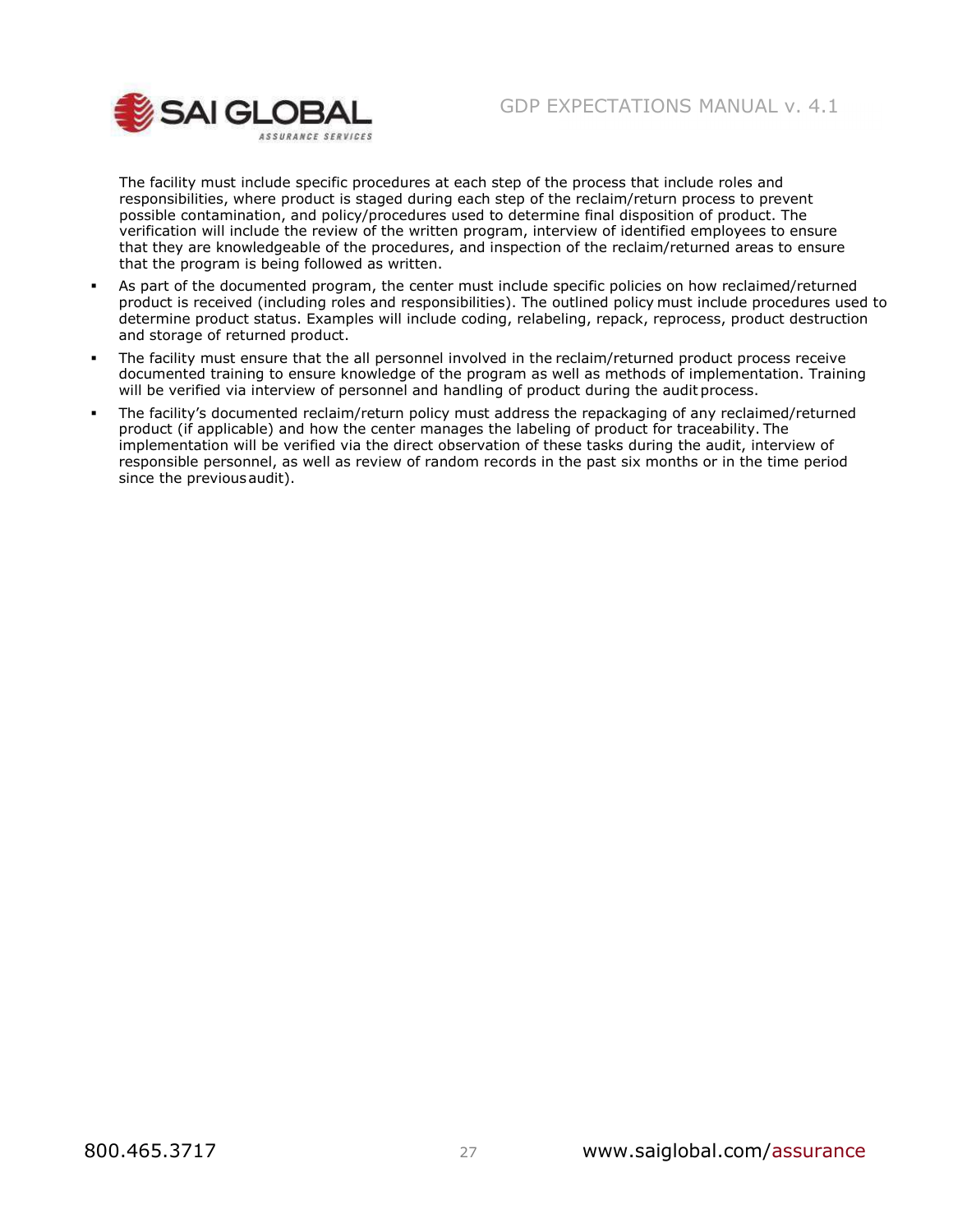



# D. GROUNDS, FACILITY AND EQUIPMENT (400 SERIES)

The construction of the grounds, facility, and equipment must be such that it facilitates the repackaging (if applicable) and storage of wholesome product and that it meets the standard and regulatory food safety and quality requirements. The following must be included in the grounds, facility and equipment management program:

#### D.1 DISTRIBUTION CENTER GROUNDS

- Exterior of the distribution center and grounds must be constructed to minimize dust and be free of standing water. The area must be included on the master cleaning schedule to ensure that there is/are not any debris build- up, over flowing trash cans, and/or improperly maintained employee lunch areas present. The auditor will inspect the following areas during the audit to verify the implementation of the program: all dock areas, exterior dock plates stations, employee smoke and lunch areas, and changing facilities if appropriate
- The facility must ensure that all on-site trash disposal areas are maintained so as not to become a source of pest harborage or potential contamination. Doors and lids to all disposal units must be kept closed between uses. The facility must ensure that the removal of all waste is adequate to prevent unnecessary build-up that may lead to pest harborage, odor, and potential contamination. The facility must ensure that all disposal units and areas are included on the master cleaning schedule.
- The facility must ensure that any and all equipment stored on the exterior of the facility is done so in a manner whereby it does not become a potential source of pest harborage and/or contamination to the finished product. It is recommended that equipment be stored at least 20 feet away from the building.

#### D.2 FACILITY

 Ceiling surfaces, as well as other overhead equipment, must be clean, in good repair, free of flaking paint, rust, holes or unsealed openings, or free of other conditions that could result in product contamination. Ceiling panels, framework and supports must be properly secured with no missing or damaged parts. Ceiling penetrations for pipes, conveyors, wiring, etc., must be sealed to

prevent harborage, ceiling leaks and contamination. There shall be no evidence of water leaks on ceilings. Ceilings shall be constructed of a smooth, non-porous, non- absorbent and easily cleanable material.

Insulation materials used overhead shall be in good repair, smooth, non-absorbent and easily cleanable. Joint areas must be sealed.

- Distribution Center Storage: All lighting shall be completely enclosed in protective shields or manufactured with shatterproof materials to prevent glass contamination of any exposed product. This includes all repackaging (if applicable) areas, produce areas, and general storage areas. In addition, enclosed, shatterproof lighting is highly recommended for all storage areas (e.g., coolers, freezers, dry), receiving and shipping docks, maintenance, toilet areas, break rooms, and welfare areas.
- All lights must be protected, including emergency lights, forklift lights, and adjustable trailer lights on the dock. Light fixtures shall be maintained clean and free of cracks, dust or other materials that could cause contamination. General distribution center lighting shall be a minimum of 20-foot candles (100 lux and

200 lux in those areas used for inspection).

- Equipment shall be designed to preclude or divert condensate away from product. Adequate heating, ventilation or refrigeration shall be provided in all areas to maintain proper environmental and sanitary conditions for ingredients, finished product, and packaging materials. All systems must be clean, properly functioning and designed in such a manner to prevent product contamination from condensation, mold, bacteria, insects, dust or odors. Heating and ventilation must be balanced to prevent condensation on walls or ceilings in product areas.
- Locker rooms shall be adequately sized (where applicable), well lit, clean and orderly. It is recommended that lockers be available for storing personal clothing items. Food and equipment or utensils shall not be stored in locker rooms. A routine locker-cleaning schedule shall be maintained. Locker tops shall be sloped to prevent accumulation of dust and debris, as well as to facilitate cleaning. Adequate and convenient hand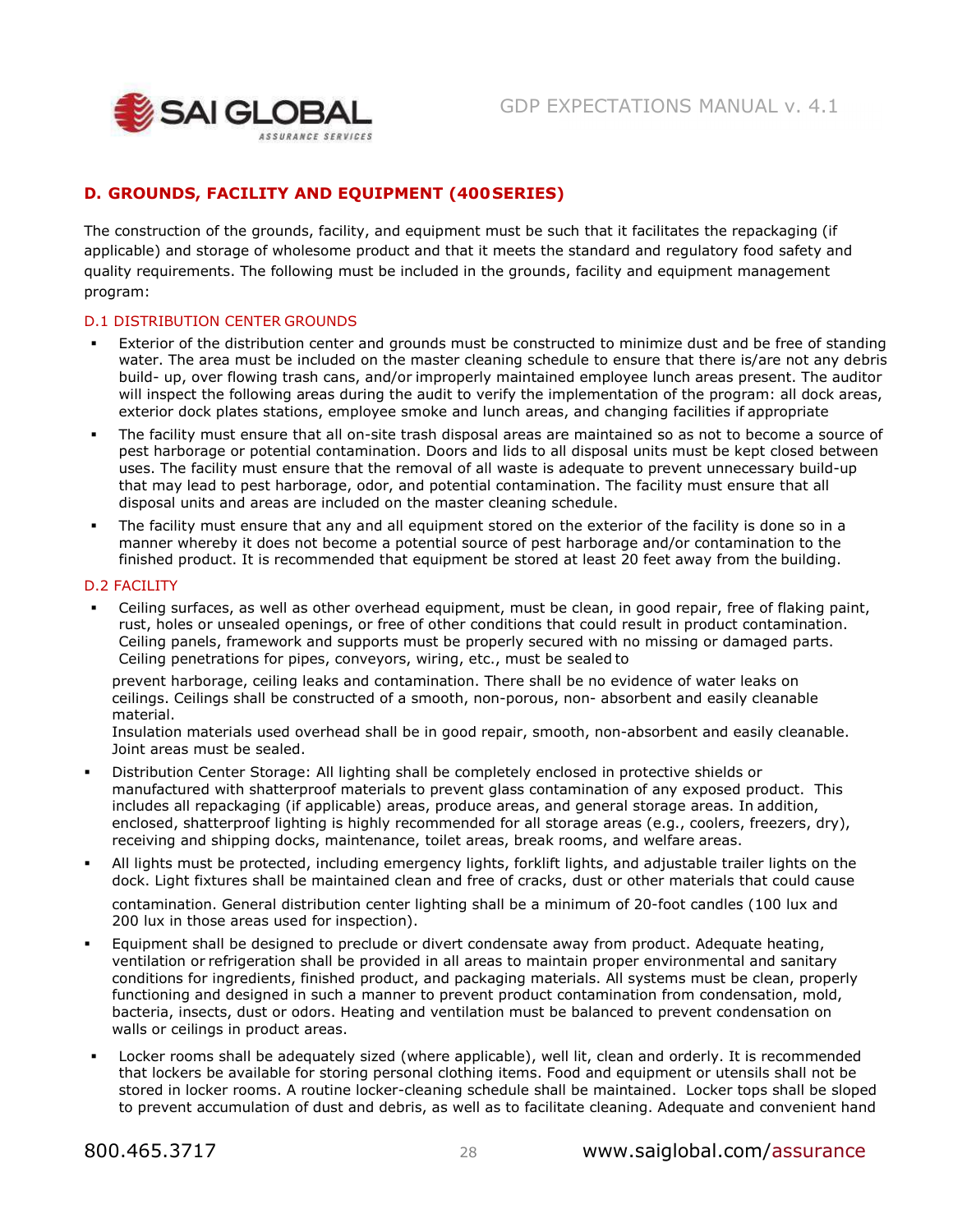

washing facilities must be provided in or adjacent to locker rooms, in toilet facilities, and at entrances to repackaging areas. Signs in appropriate languages, or graphics, shall be clearly posted in locker rooms.

- Toilet facilities must be available in locker rooms or convenient to operational areas if located distant from the locker rooms. They shall be well ventilated, well lit, clean and orderly. Covered receptacles must be present in female facilities. Doors to toilet facilities shall be self-closing and must not open directly into repackaging or storage areas.
- Hand washing stations must be available in bulk receiving and/or where raw material is received to minimize the risk of cross contamination. Personnel must be able to demonstrate through observation or interview the proper procedures for hand washing.
- The hand washing stations must deliver tempered water  $(90 105^{\circ} F (32-41^{\circ} C))$  within 20 seconds. Additionally, there must be an adequate supply of hand soap and/or sanitizing agent (if applicable). Single service towels shall be available with convenient disposal at each station. Additional sanitizing stations may be required near workstations in repackaging areas.
- Lunch/break rooms should be properly equipped with storage, heating, and cooling to ensure food is not stored in personal locker areas.
- Trash cans or waste receptacles need to be covered.
- Floors must be well drained, smooth, easy to clean with no aggregate exposed and no cracks, holes or broken areas. Drains must have traps and drain covers must be maintained in place. Drains must be free from odors. Standing water must not be evident in repackaging or warehouse areas.
- The facility must ensure that battery-charging areas used for transport vehicles do not pose a potential threat to stored product. The facility must ensure that procedures are in place to address any emergency that may arise, and any potentially affected product is held for further disposition.

#### D.3 EQUIPMENT

 Storage equipment shall be designed, installed and maintained in such a manner as to produce a safe, wholesome and quality product. Equipment (if used) must be designed and maintained to provide easy access, disassembly and reassembly for thorough cleaning, sanitizing and inspection. Equipment must be of smooth, impervious, non-toxic, non-absorbent and corrosion- resistant material where it has direct product contact. Conveyor belts for product contact shall be of impervious, non-absorbent material. Fiber-backed or sandwiched belts shall not be used for product contact conveyors. Belts shall be maintained in good condition with no holes, cuts, frayed edges or damage that renders the belt difficult to clean or presents a foreign material hazard.

Product contact surfaces, such as conveyor belts, shall not be closer than 18 inches to the floor or shall be effectively protected from contamination during operations. Equipment must be free of cracks and non-continuous or rough welds where product may become embedded and make cleaning difficult.

- The facility must ensure that all equipment and containers used in the repackaging process (when applicable) are suitable for the identified purpose. All equipment must meet requirements for use in a food establishment. Containers previously used for chemicals or other product that may pose cross contact or contamination potential must not be reused anywhere in the center.
- Non-food grade materials such as wire, tape, string, plastic or cardboard shall not be used for temporary repairs.
- The facility must ensure that all transport equipment is in good repair such that it does not pose potential contamination to the product due to dripping fluids, damaged lights and/or brittle plastic, rough welds on trolleys, over lubrication, foreign material due to torn seats, etc.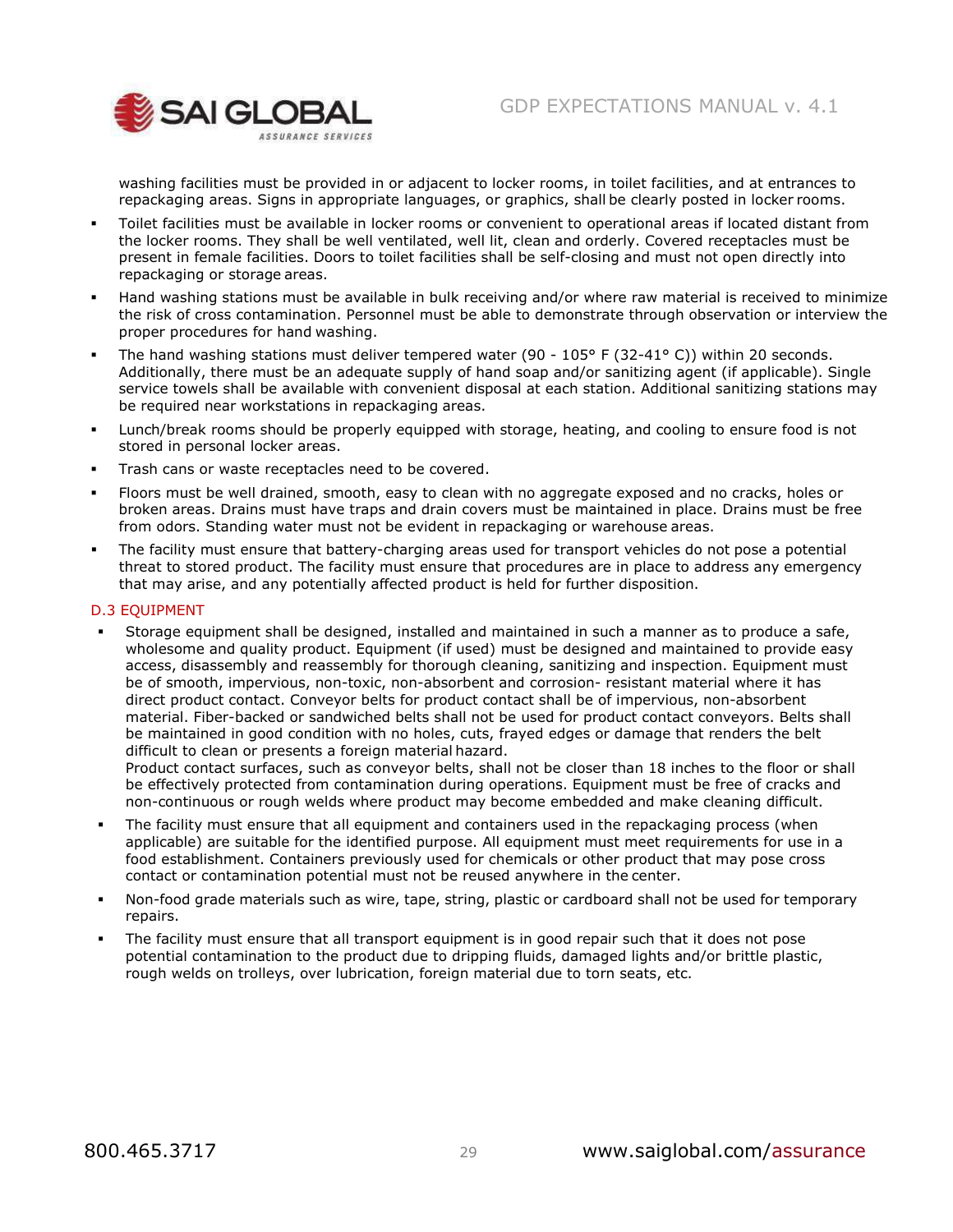

# E. PEST MANAGEMENT (500 SERIES)

It is recommended that all food storage and distribution facilities operate under the authority of a licensed Pest Management Provider (PMP). Typically, these are individuals from outside the company. They must have a proper license, certification and insurance. They shall be expected to provide aggressive support to the distribution center pest management, housekeeping and sanitation programs especially as they relate to potential pest harborages and conditions that compromise the evaluation of pest management. Since they are trained experts in recognizing and evaluating conditions that contribute to potential pest development such as sanitation, housekeeping, properly sealed doors and windows, perimeter accessibility and outside grounds conditions, it is expected that they will include observation comments on these situations in their activity reports with appropriate recommendations for corrective action, including issues pertaining to storage, sanitation and structural repair. Any comments on the activity reports must have a documented response and corrective action, if appropriate. If pest management is internal, the same level of expertise must be provided. Likewise, the same aggressive approach to the above areas of concern must be required with documented activity reports and responses.

#### E.1 THE PEST MANAGEMENT PROGRAM

The following must be included in the management program:

 A written, detailed pest management policy and program must be available. The policy shall outline and describe all procedures required to ensure that activities conducted by the PMP and trained employees are carried out in accordance with the prescribed policy. A distribution center-specific pest management manual shall be current and updated at least annually (program must outline who conducts the services, the frequency of service, the pesticides that are used or could be used at the facility, and a schematic map that lists the location of all pest management devices that are in place). Oversight of the pest management program shall be assigned to a qualified and trained company employee. The policy shall identify forms used by the PMP. The activity/action reports shall document what chemicals are used, if any, where, why, and with relevant observations of activity. Schematic site maps for traps, glue boards and bait stations shall be reviewed regularly, dated and initialed by the person who has responsibility for the program. The development (roles and responsibility) and implementation of the program will be verified via review of the documents developed by the center or provided by the contracted service provider. All records related to the program will be randomly reviewed (five random records over the past six months or in the time period since the previous SAI Global audit).

Interview of responsible personnel related to the program and its individual parts also will be conducted to verify appropriate implementation.

- The PMP must have a current business license and operating insurance. In addition, a PMP applicator's license and letter of insurance must be on file along with appropriate Safety Data Sheet (MSDS) forms for all chemicals and pesticides used and product data sheets describing how and where the product can be used and against what target pest. Company employees engaged as PMPs must have proof of appropriate training and licensing as required by state or local regulations. Training of company employees can be by the PMP or other qualified experts. Forms used by the PMP and the company personnel shall be the same for uniformity.
- The PMP shall conduct inspections, as needed, based on history of pest activity. PMP activity reports must indicate specific sites of activity, type of activity and recommended corrective action. Interior rodent traps must be monitored on a weekly basis and exterior stations monitored monthly at a minimum. Subsequent reports shall indicate effectiveness of actions. If electronic scanners are used to check bait stations or traps, the tag or barcode must be inside the station or trap.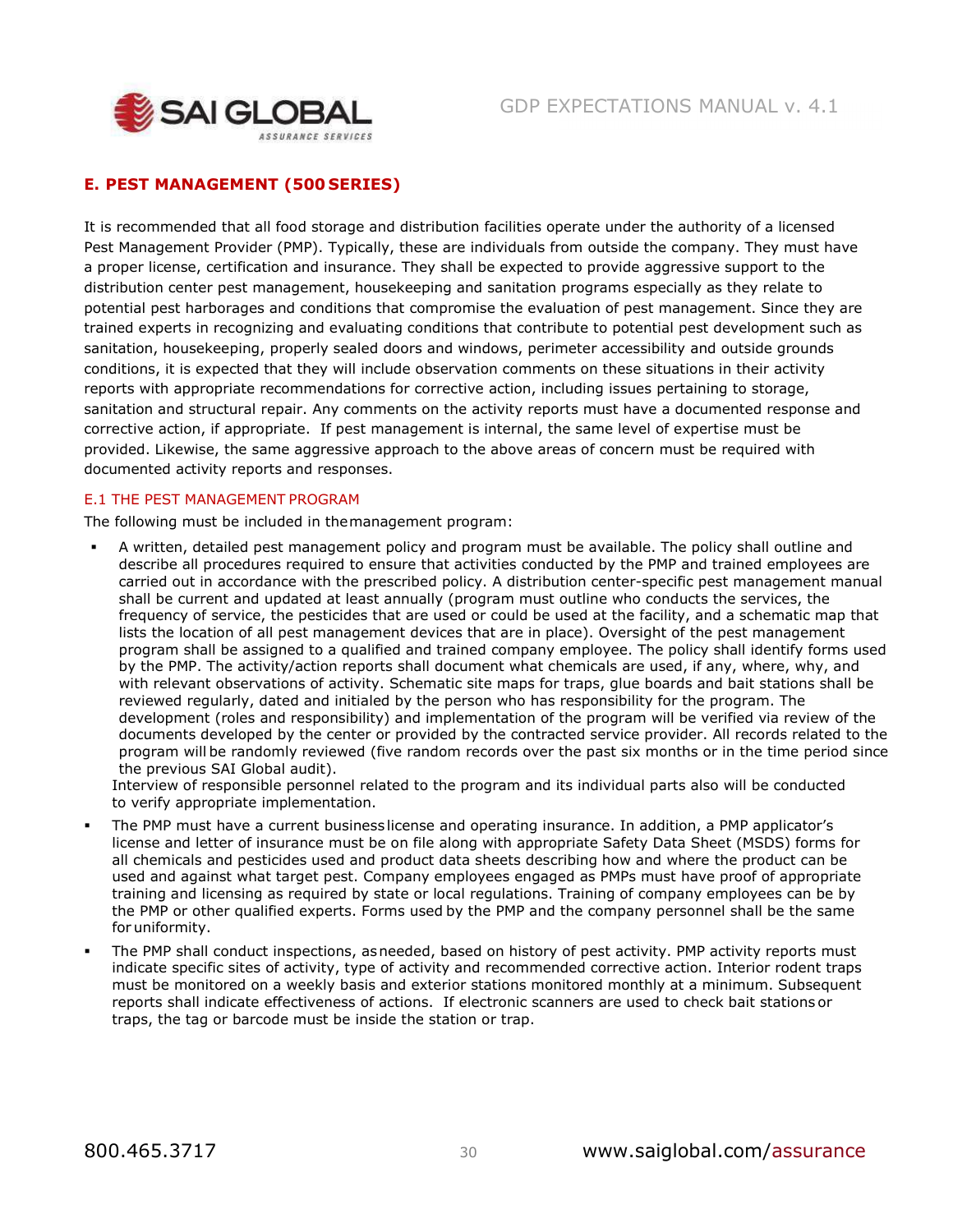

- The PMP must ensure that equipment used in servicing the facility does not pose a threat to the food safety of the product. Only mechanical traps or glue boards may be used inside the facility. No bait stations are permitted inside the distribution center. Rodents shall be disposed of immediately upon discovery. If zapping or electrocution- type Insect Light Traps (ILTs) are in use, they must be placed so that they do not become a possible contamination hazard to product (especially where exposed product is stored and/or repackaging occurs). If used in the aforementioned areas, these ILTs must be a minimum of 15 feet away from exposed product areas and/or equipment.
- Trap locations shall be recommended by the PMP based on potential access points and knowledge of pest habits. Exterior opening doorways must have traps on both the left and right sides of the opening inside the doorway. Bait stations used outside shall be placed based on habitat and potential access. They shall be positioned to prevent the intrusion of casual water and rain and firmly secured to prevent removal from the assigned position or opened by unauthorized personnel. Bait shall be secured within the bait station and secured to prevent removal from the station. Bagged or other unsecured baits shall not be used.
- The facility must ensure that interior traps are properly maintained in sanitary condition, good repair and in the appropriate position per the schematic site map. All rodent devices must be placed directly against the wall to ensure that they work properly. ILTs must be plugged in and bulbs must be operational. ILT bulbs must be shatterproof and replaced on an annual basis, at a minimum (documentation must be present). Exterior stations must be kept clean, stocked with fresh bait, anchored to the ground, free of damage, and tamperproof (i.e., locked).
- As a demonstration of the successful implementation of the program, the facility must be free of pest activity to prevent possible product contamination. If live activity associated with pathogen-carrying pests (e.g., rodents, birds, cockroaches) is observed, it is a critical violation and will result in failure of the audit. The facility must be free of any evidence that suggests that there are pest issues present (e.g., rodent droppings, insect carcasses). Any sign of decomposed rodents in the facility (be it in a trap or in the facility) is not permitted and shows a major deficiency in the pest management program.
- PMP activity reports must indicate specific sites of activity, type of activity and recommended corrective action. Subsequent reports shall indicate effectiveness of said actions. Responsible distribution center personnel, noting PMP observations and comments, shall sign activity reports. There shall be a documented management response to all recommendations on the activity report.
- The building structure must be sound with no holes, unscreened exterior openings, broken windows, etc. that may allow pest entry into the facility. All entrances including employee doors, shipping and receiving dock areas shall have appropriate protection to prevent the entrance of flying, crawling or running pests. Specifically, receiving and loading doors and shelters must be in good repair and not have any openings that could allow for entry. There should be no gaps greater than one- fourth inch (1/4") around dock doors or dock levelers that could allow for pest entry. Finally, dock levelers must function properly to allow for easy closing of dock doors after the loading or unloading of trailers is completed. When verifying gaps at dock doors, check the gap with a pen to ensure that it is no greater than onefourth inch.
- The facility must ensure that any pesticides housed on the premises are stored appropriately. All pesticides must be stored segregated and secured from all other chemicals. These pesticides must be properly labeled and used in such a way that they do not pose a threat to food or food packaging.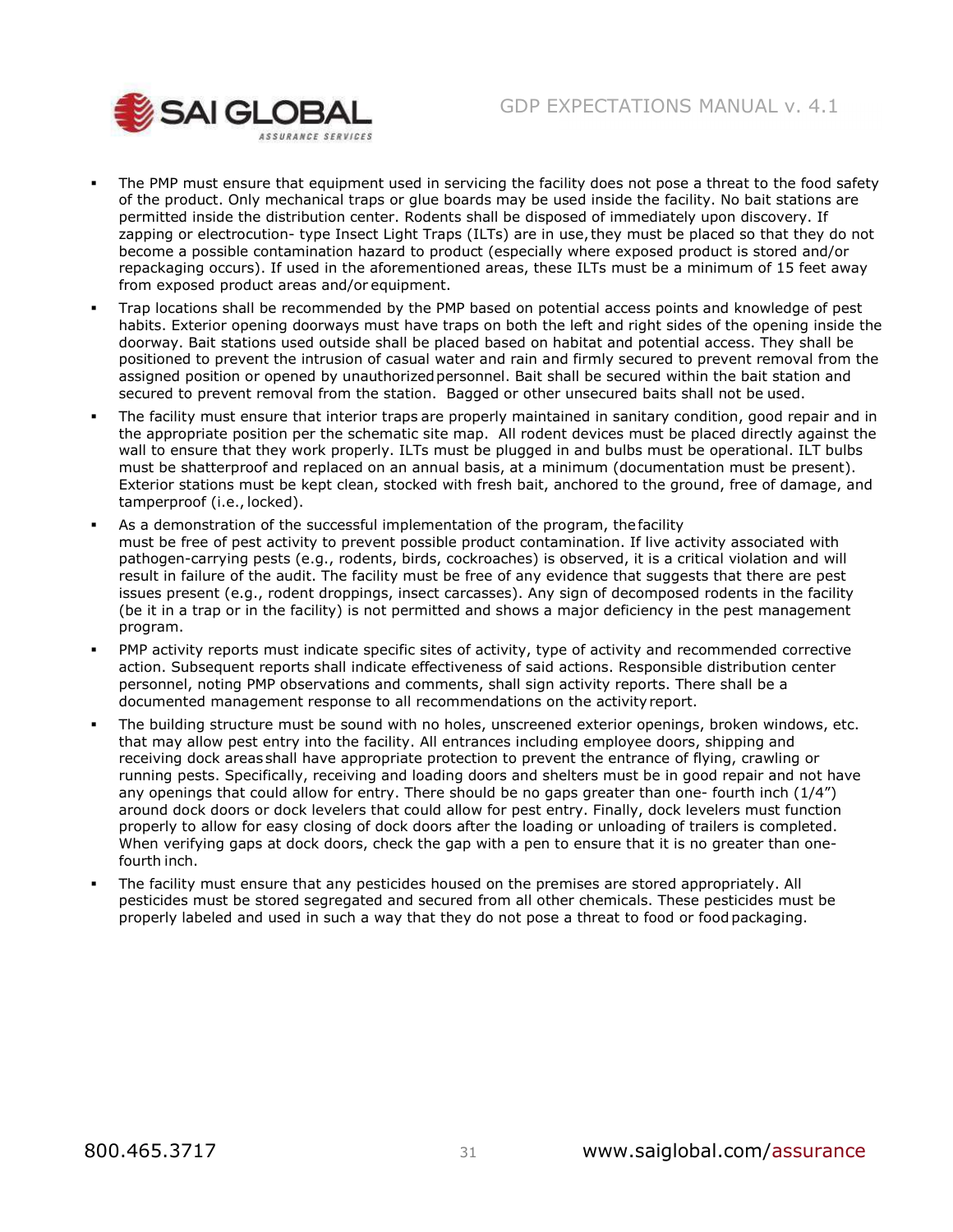

# F. EMPLOYEE HYGIENE PRACTICES (600 SERIES)

Facility employees must observe the strictest of personal hygiene practices as outlined in the Code of Federal Regulations, Section 21, Part 117, and current GDP for food distribution centers. This regulation establishes the minimum requirements for basic food handling. The goal of high quality and long shelf life products also dictates adherence to a stricter standard. Consequently, a specific documented, detailed and closely monitored management program is expected to cover this vital area of wholesome food production. The following must be included in the employee hygiene practices management program:

#### F.1 THE EMPLOYEE GDP PROGRAM

- The facility must have a distribution center- specific documented GDP training program for all employees. All new employees (e.g., seasonal, part time, contract) must be provided initial training covering basic GDPs and specific distribution center policies regarding sanitation, housekeeping and personal hygiene. The program should specifically cover: Good distribution requirements and regulatory basics, personal dress, hand sanitation and grooming requirements, distribution center sanitation policies and procedures, food safety (HACCP/FSP) and quality control policies, and product tampering awareness and consequences. Follow-up, continuing refresher training shall be provided at least annually. Special training to address operational deficiencies must be provided as required. The implementation of the program will be verified via the review of the written document(s) and accompanying record(s) that evidence training of all employees involved in repackaging and /or distribution activities. The implementation will also be verified during the physical audit whereby the auditor will observe any repackaging as well as applicable areas in the distribution center for compliance to the documented program.
- The facility must encourage adherence to GDPs via the posting of appropriate GDPs in those areas where compliance is required. In distribution centers this would include any and all applicable repackaging areas as well as receiving of bulk and raw meat ingredients.
- Exceptions to the written GDP program must be clearly identified and included on the posted signage in any excluded areas.
- GDP self-inspections shall be scheduled routinely by responsible first line supervision and verified on a random basis by management. These audits shall be documented with corrective actions attached. Frequency and verification shall be based on need to ensure effective control. At least a monthly frequency is recommended. Audit results and corrective actions shall be reviewed and signed by management to ensure timely responses to deficiencies and needed corrective actions. Follow-up audit activities for deficiencies and repeat items shall record the effectiveness of the corrective actions taken. Repeat issues must receive top management priority to affect a timely corrective action. The implementation of the program will be verified via the review of records related to the self-inspection program and subsequent corrective actions (i.e., random records will be reviewed from the past six months or the time period since the previous SAI Global audit).
- The center must have a documented GDP program for visitors, contractors, and tours. The program must list all GDPs that must be followed by visitors, contractors, and tours (including when and where they must be followed). The center must require written acknowledgement of the GDPs by all visitors, contractors, and tours.

#### F.2 EMPLOYEE HYGIENE PROGRAM IMPLEMENTATION

- The facility must ensure that employees are in compliance with the written GDP program.
- Employees working in repackaging areas, where product is exposed, must not wear fake fingernails, fingernail polish, jewelry, rings (with the exception of plain wedding band), watches, or visible piercings, etc. Outside pockets above the waist on smocks, shirts or coats shall be sewn shut.

No pens, combs, pencils, thermometers, etc. may be carried in these pockets at any time while in the repackaging area.

 Fine mesh nets or other effective hair restraints for head and facial hair must be worn in all repackaging by all employees (e.g., visitors, contractors, tours, management not involved in the process).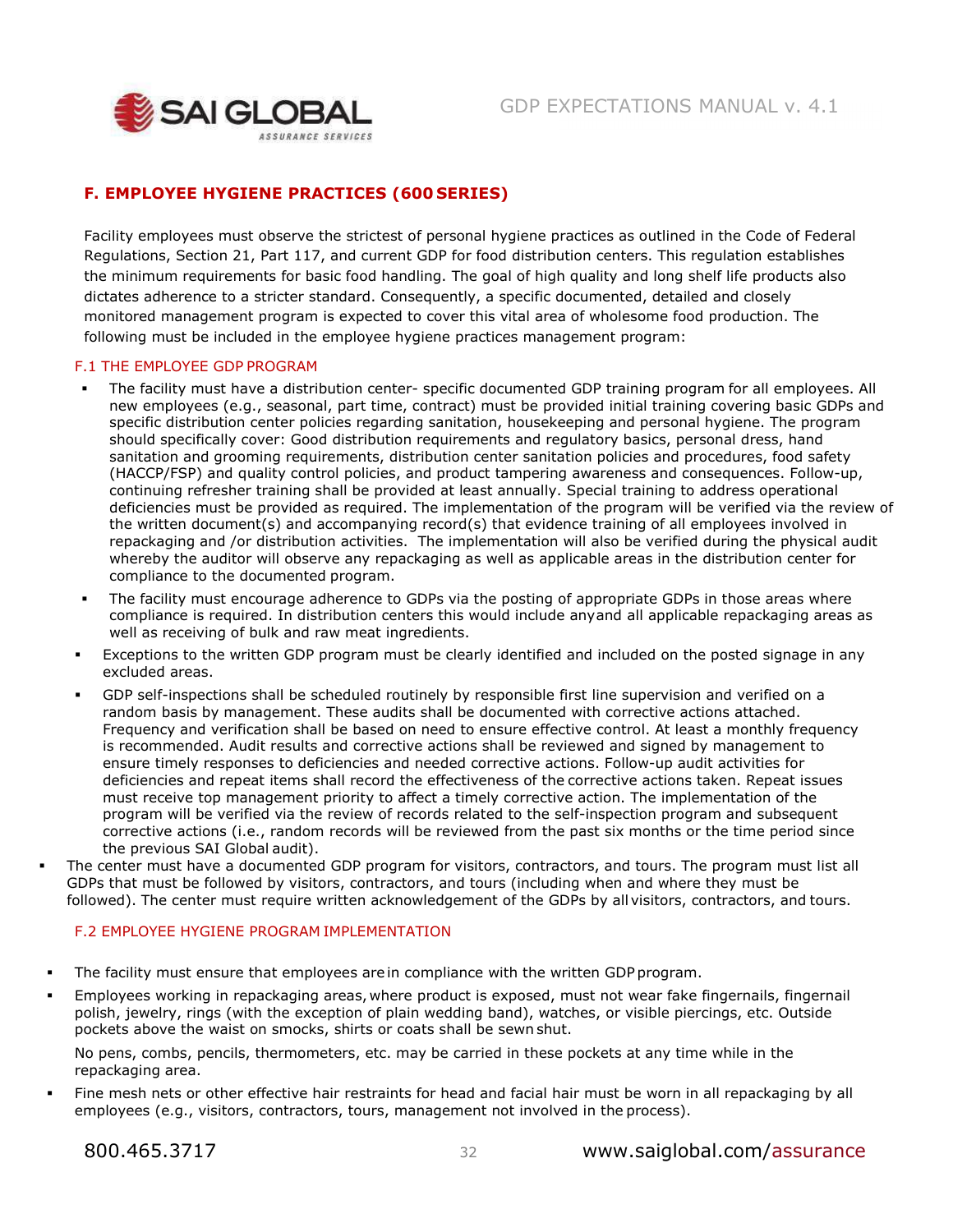

GDP EXPECTATIONS MANUAL v. 4.1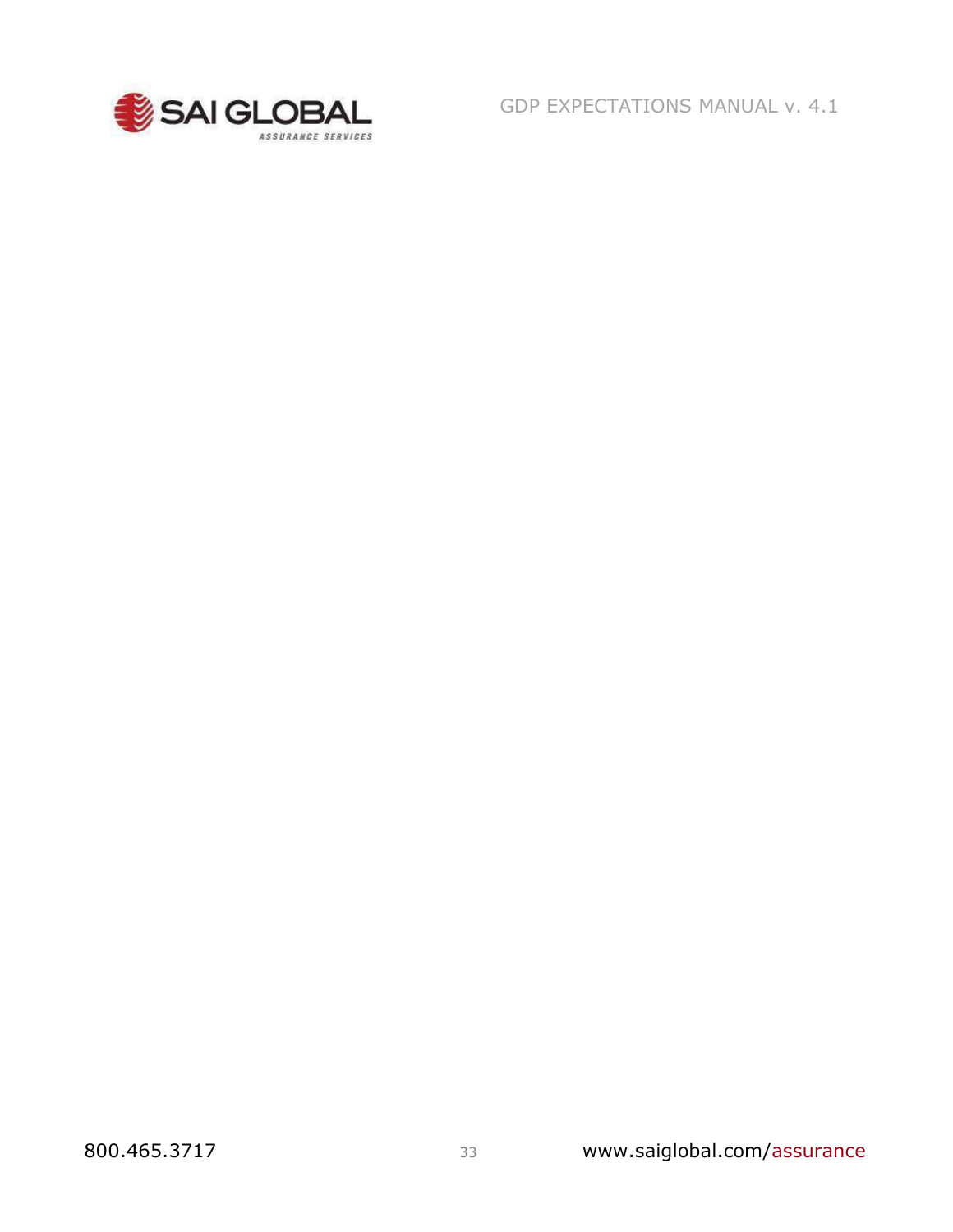



- The DC must provide and the employees must use means to avoid contamination of their outer clothing when using the toilet facilities when working in any repackaging areas. Coat hooks are generally made available for employees to hang their outer garments outside the toilet facilities.
- Eating, drinking or using tobacco products is not permitted except in designated areas. This must be enforced by the facility. Any exception to drinking in repackaging or work areas must be clearly outlined and monitored by the facility.
- Locker rooms shall be adequately sized, well lit, clean and orderly. It is recommended that lockers be available for storing personal clothing items.
- Hand wash stations must have adequate room to accommodate the number of personnel in the repackaging area to prevent delays that may discourage proper hand washing procedures. The facility must have a process in place to verify compliance to this standard upon entry into repackaging areas and after breaks. The hand washing stations must deliver tempered water (90 - 105° F (32- 41° C)) within 20 seconds. Additionally, there must be an adequate supply of hand sanitizing soap and/or sanitizing agent.

Single service towels shall be available with convenient disposal at each station.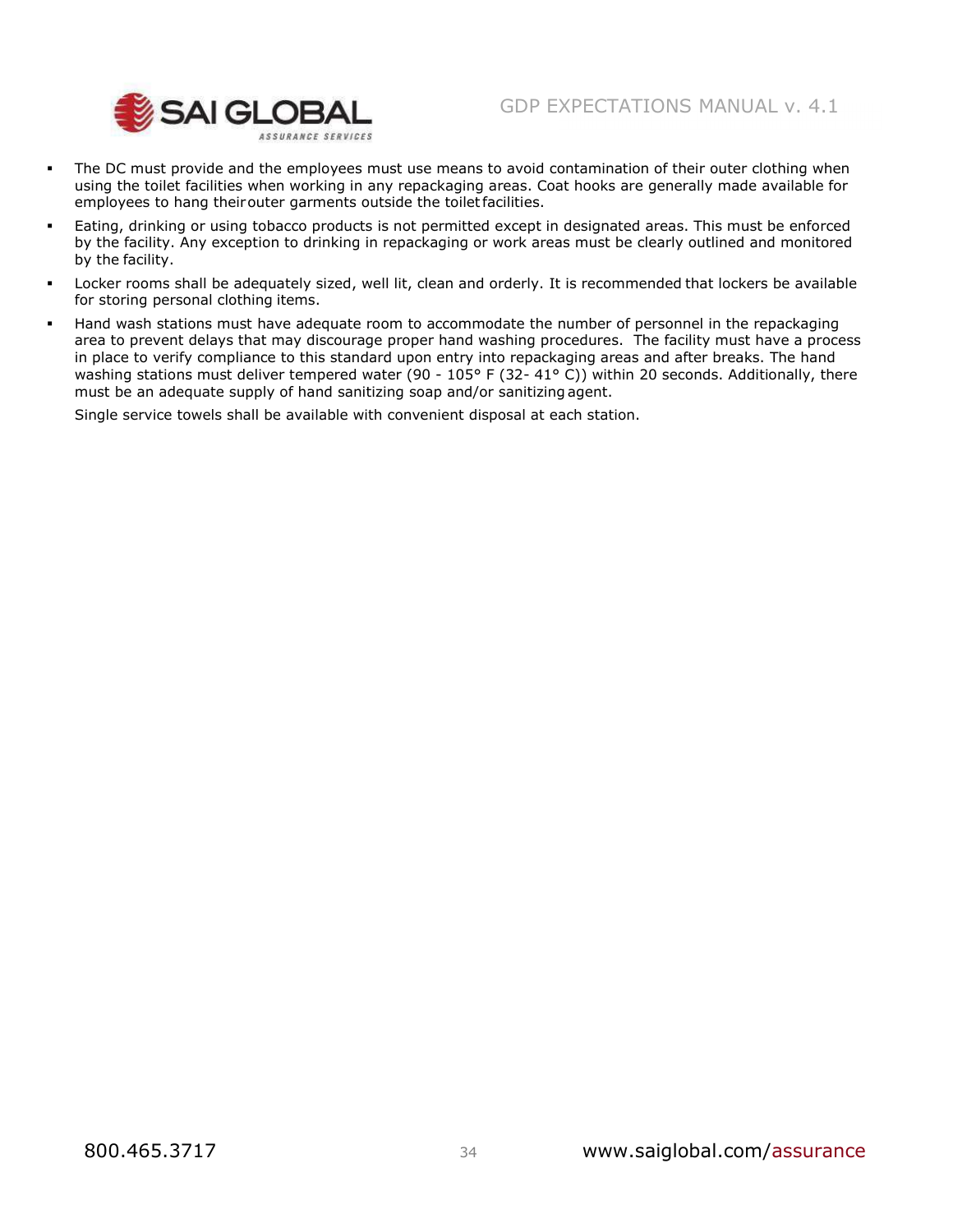

# G. FOOD DEFENSE (700 SERIES)

Food distribution facilities must develop specific procedures to secure their product, to deter and to prevent intentional contamination, and have protocols in place to quickly and accurately identify, respond to and contain threats or acts of intentional contamination. The implementation of each area of the program (outlined below) will be verified via the following methods (when and where applicable): review of the written program, related records, and interview of facility personnel identified in the roles and responsibilities of the program, and observation during the physical audit. The following must be included in the food defense management program:

#### G.1 THE FOOD DEFENSE PROGRAM

- The facility must develop a food defense program outlining the site's food defense procedures and strategies. The program must include clearly defined roles and responsibilities of those individuals responsible for maintaining the program and addressing access to the facility, visitors, incoming product, security inspections, employee identification and other appropriate food defense requirements per local regulation. The program must be communicated to all employees throughout the organization and reviewed on an annual basis.
- The facility must ensure that background screening checks on employee candidates are performed. This requirement will include all levels of employees.
- The facility must ensure that there is a system in place to record, track and provide identification and appropriate restricted access of all people, including employees, visitors and contractors, 24 hours per day seven days per week.
- The facility's program must include the requirement to provide identification and require sign-in of all contractors and visitors prior to entering the facility. The program must also include that the visitor and/or contractor remain escorted at all times while on the premises. In the event that a visitor and/or contractor

are allowed to enter and work on the premises unescorted, a documented screening procedure must be in place.

 The facility must have a documented procedure in place that addresses the protection and monitoring of incoming products as well as product during repackaging (if applicable) and storage. The procedure must ensure that all incoming goods are inspected to ensure packaging integrity. The facility must have a documented procedure that addresses the security of transportation vehicles for customer delivery or intercompany transfers. This could include the sealing or locking of trailers or the use of tamper-evident packaging on products.

#### G.2 FOOD DEFENSE IMPLEMENTATION

- The facility must implement a routine assessment (a minimum of monthly) of the food defense program. This will include all physical areas such as verification of restricted areas, possible evidence of tampering at any point in the process (tamper-evident packaging), etc.
- The facility must demonstrate that the restricted access policy is properly implemented, thus doors entering the facility that should be secured must be verified as such. If doors are not secured into the facility, staff, such as a receptionist, must continually monitor them. In the event that closed-circuit cameras, security guards and/or gates are used, the correct use must be verified and documented. The facility must also have a designated visitors' entrance with appropriate signage indicating it as such.
- In the event that the facility uses water treatment, and/or water storage systems, these must be verified as secure between uses. In addition, the facility must properly protect any equipment stored for future use as well as ensure that this equipment will not be subject to contamination. In the event the facility does not fence the perimeter of the grounds, the facility must ensure all equipment is protected via alternative methods (e.g., the use of caps and/or locks).
- As part of the receiving and food defense programs, documentation that incoming products are received in a secure manner (via seal and/or lock) is required. Documentation of proper implementation (including signature verifying the use of a seal and/or lock) must be maintained. All outbound products must be secured as well.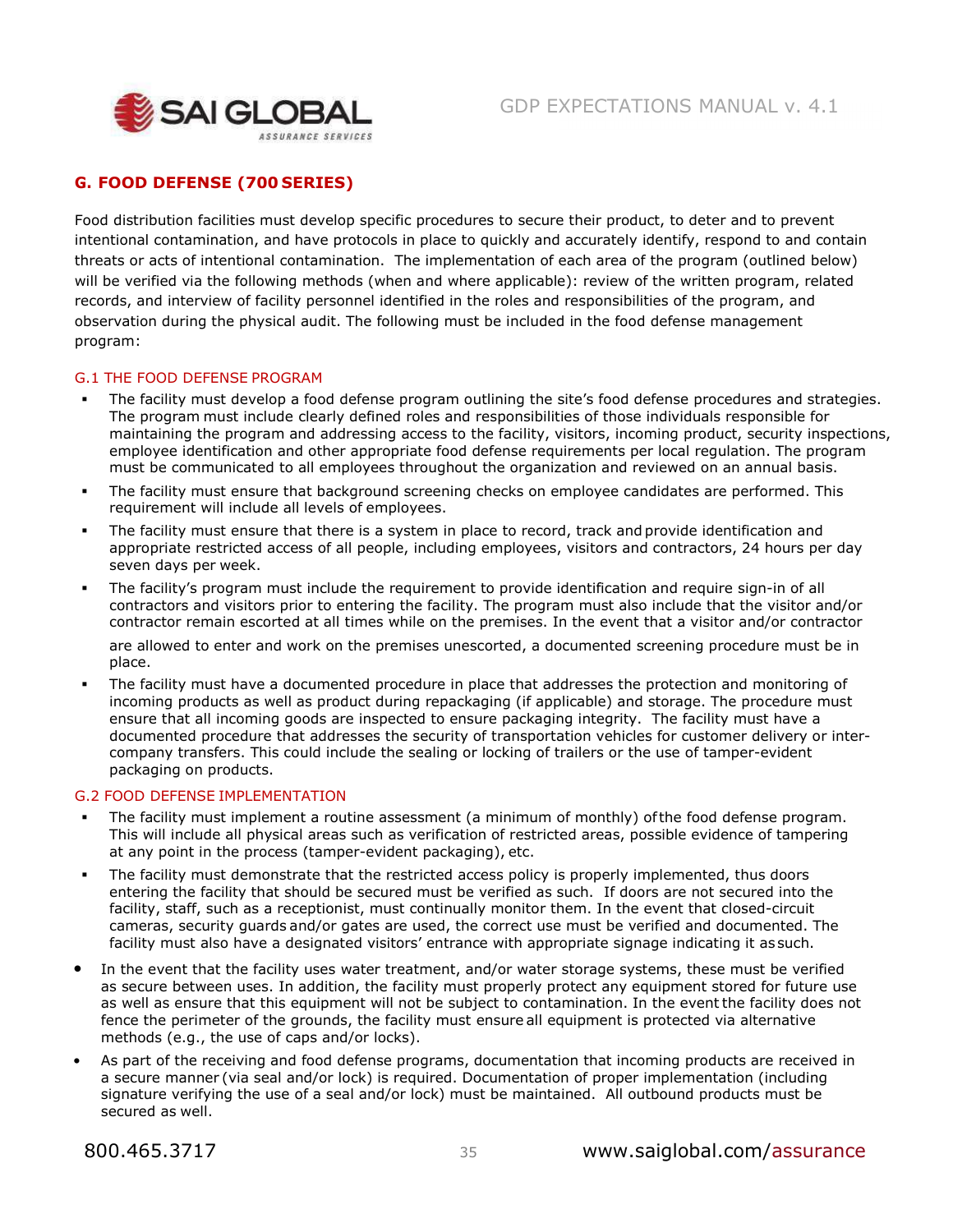

GDP EXPECTATIONS MANUAL v. 4.1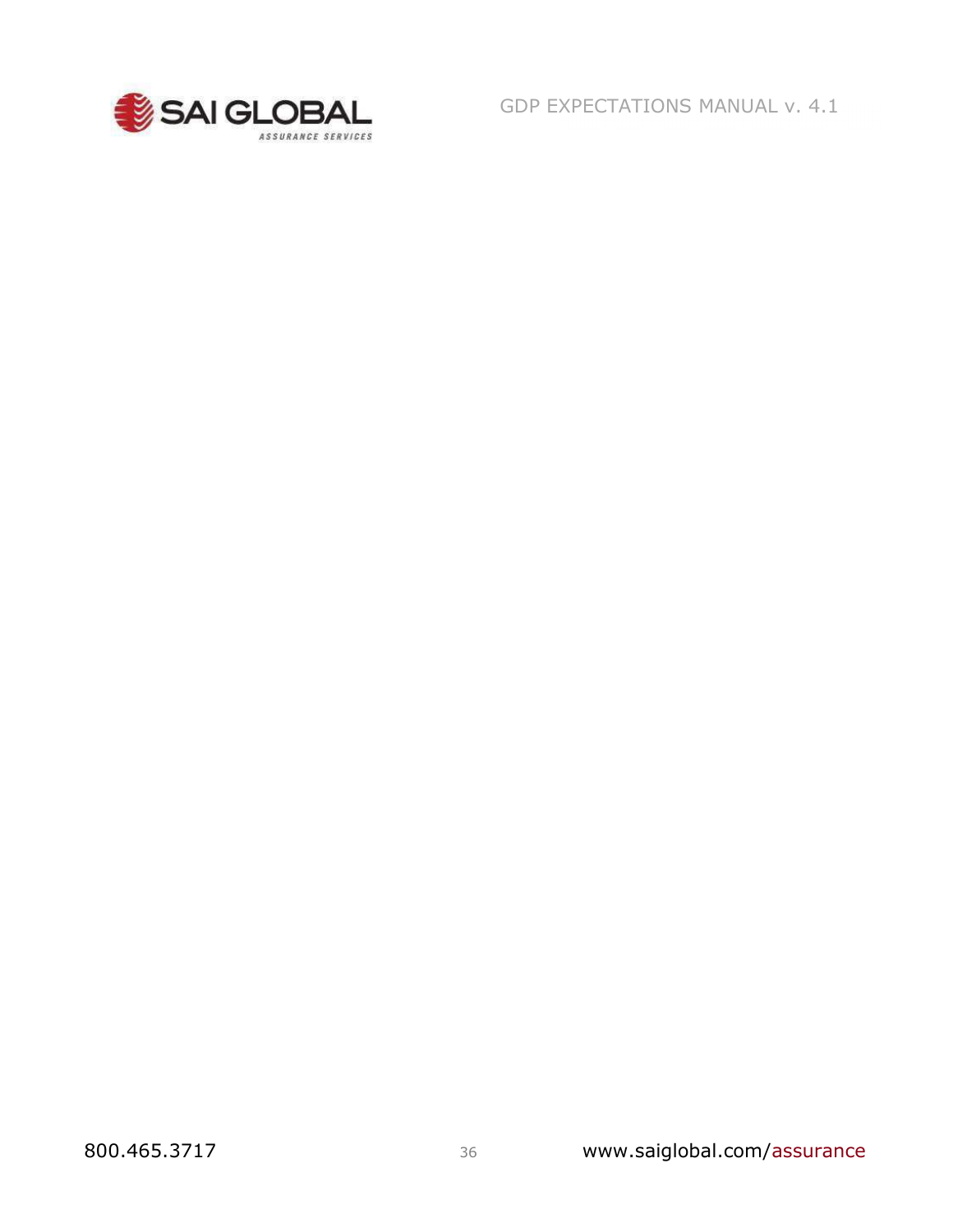

• The facility must be able to demonstrate that all loading and unloading of product is properly supervised to ensure security. If after hours deliveries are accepted, this process to ensure proper supervision and security must be outlined and implemented.

## Remote Audit Appendix

SAI Global now offers a remote option for sites who are unable to have an onsite audit due to extraordinary events that have resulted in travel or site policy restrictions in some regions.

By utilizing protocols defined in the International Accreditation Forum (IAF) Mandatory Document: Use of Information and Communication Technology (ICT) for Auditing and Assessment Purposes<sup>1</sup>, SAI Global has developed a procedure for conducting remote GDP audits.

IAF defines the use of ICT as the use of technology for gathering, storing, retrieving, processing, analysing, and transmitting information. ICT includes software and hardware such as smartphones, handheld devices, laptop computers, desktop computers, drones, video cameras, wearable technology, and others for auditing remotely.

By completing a brief feasibility checklist and verifying ICT capabilities, a site may be approved for an audit to be conducted remotely.

SAI Global has developed a checklist that would enable an auditor to work with the site to verify portions of the audit that consist of document review and visual observation of processes using ICT. It is important to identify these questions on the checklist and confirm the site's feasibility of satisfying the audit question by these methods. In the event where limitations are found using ICT to observe a process within the facility, an onsite audit may be warranted.

The scope of the audit does require live video feed to observe multiple areas. Other forms of visual observation may be used as well to demonstrate compliance. If the ICT in use for the audit is not adequate to complete the requirements of the checklist then the audit may pause and restart to correct. Without adequate ICT the audit may not be a remote audit.

If a site is interested and does have the ICT capabilities to participate in a remote audit, the organization has developed helpful tools to effectively, and efficiently support the remote audit process.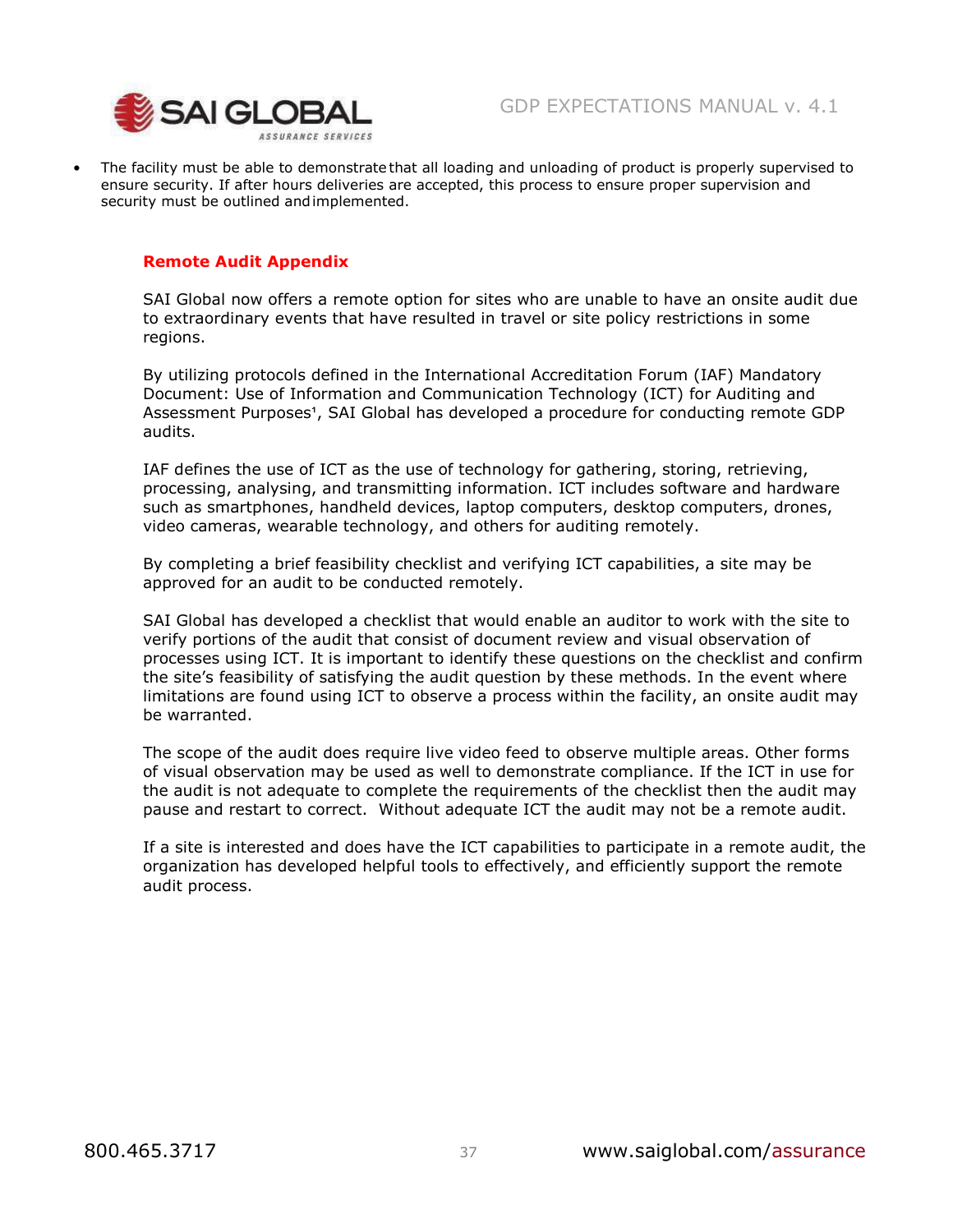

| ASSURANCE SERVICES                  |                                                                                       |  |  |
|-------------------------------------|---------------------------------------------------------------------------------------|--|--|
| Confidentiality                     | Confidentiality, Security & Data Protection (CSDP):                                   |  |  |
|                                     | As written in part 8 of SAI's Terms and Conditions for Certification, Assessment      |  |  |
|                                     | Services and TradeMark Licence, 'SAI Global must ensure that its employees,           |  |  |
|                                     | agents and contractors treat as confidential, and do not disclose to any other        |  |  |
|                                     | third person without the prior written consent of the Client, any proprietary or      |  |  |
|                                     | confidential information belonging to the Client with which SAI Global becomes        |  |  |
|                                     | acquainted during the term of the Contract except that, where SAI Global              |  |  |
|                                     | considers it appropriate, SAI Global may disclose the Client's identity and the       |  |  |
|                                     | nature, status, scope or effect of the Client's Certification'                        |  |  |
| Feasibility                         | The remote audit depends on the feasibility of functioning ICT (Team, Webex,          |  |  |
|                                     | Google, etc.) The remote audit should be conducted in a quiet environment to          |  |  |
|                                     | avoid background noise and interference. A representative from SAI Global will        |  |  |
|                                     | verify the feasibility and methodology of the use of ICT platform(s) that will be     |  |  |
|                                     | used during the remote audit. The site should confirm with the auditor a              |  |  |
|                                     | contingency plan in the event that the agreed ICT platform is not functional the      |  |  |
|                                     | day of the audit.                                                                     |  |  |
| Duration                            | The audit day will follow the similar structure to an on-site audit; however, there   |  |  |
|                                     | may be times where the site and the auditor agree to take increased breaks to         |  |  |
|                                     | review documentation, and collectively decide a time to continue with the audit       |  |  |
|                                     | throughout the audit day.                                                             |  |  |
| Scope                               | The Scope for the Remote audit will be the same as an on-site audit:                  |  |  |
|                                     | auditing documents, policies, procedures, and records of the audit requirements.      |  |  |
|                                     | The remote audit will also include conducting a trace activity (traceability          |  |  |
|                                     | exercise) and a live video walk through the facility, including both internal and     |  |  |
|                                     | external perimeter (premises). The live video walk will consist of but is not         |  |  |
|                                     | limited to, looking at the product being made (product manufacturing), process        |  |  |
|                                     | forms, facilities lunchroom, restrooms, locker rooms,                                 |  |  |
|                                     |                                                                                       |  |  |
|                                     | ingredient/packaging/finished goods storage, incoming goods, outgoing goods           |  |  |
|                                     | (shipping/receiving of goods), chemical storage, maintenance workshop, external       |  |  |
|                                     | perimeter, site security and inspecting inside bait stations.                         |  |  |
| Pre-Audit                           | The site and the auditor will complete an ICT Feasibility Checklist. This             |  |  |
|                                     | establishes the method of ICT Communication that will be used for the remote          |  |  |
|                                     | audit. The auditor and the site will 'test' the ICT method prior to the audit to      |  |  |
|                                     | ensure proper functionality.                                                          |  |  |
| Document Preparation                | The documents and records required by the audit will be requested by the              |  |  |
|                                     | auditor. Records will be sampled specifically at the auditor's request. Organizing    |  |  |
|                                     | a method of display for all materials to be electronic upon request is essential      |  |  |
|                                     | and critical for audit success. Work with the assigned auditor on how to              |  |  |
|                                     | accomplish this critical task. Documents can be sent prior to the audit or            |  |  |
|                                     | displayed during the audit.                                                           |  |  |
| <b>Essential Staff Availability</b> | Ensure that essential team members and their schedules are accounted for when         |  |  |
|                                     | working with the auditor during the feasibility and audit planning process. The       |  |  |
|                                     | auditor may want to interview relevant team members as it relates to the audit        |  |  |
|                                     | category or question.                                                                 |  |  |
| <b>Opening Meeting</b>              | In addition to the expected opening meeting content (confirmation of scope,           |  |  |
|                                     | clarification of activities in the plant, review of audit plan, etc), the auditor and |  |  |
|                                     | site will organize interviews for the key personnel. The auditor and the site may     |  |  |
|                                     | plan check in times during the course of the day to ensure proper audit progress      |  |  |
|                                     | is being made in accordance with the audit duration.                                  |  |  |
| <b>Closing Meeting</b>              | Attendees at the closing meeting have an opportunity to ask questions or seek         |  |  |
|                                     | further clarification. Once the audit has been closed, no additional documents or     |  |  |
|                                     | evidence will be accepted or reviewed. If documents, procedures, policies, or         |  |  |
|                                     | records were not available during the pre-allocated audit duration, any potential     |  |  |
|                                     | gaps raised would result in remarks of non-conformances.                              |  |  |
| Post Audit                          | Any post audit processes are not affected by the audit being remote, and the site     |  |  |
|                                     | should anticipate report and certificate in the same manner as the audit being        |  |  |
|                                     | performed onsite.                                                                     |  |  |
|                                     |                                                                                       |  |  |